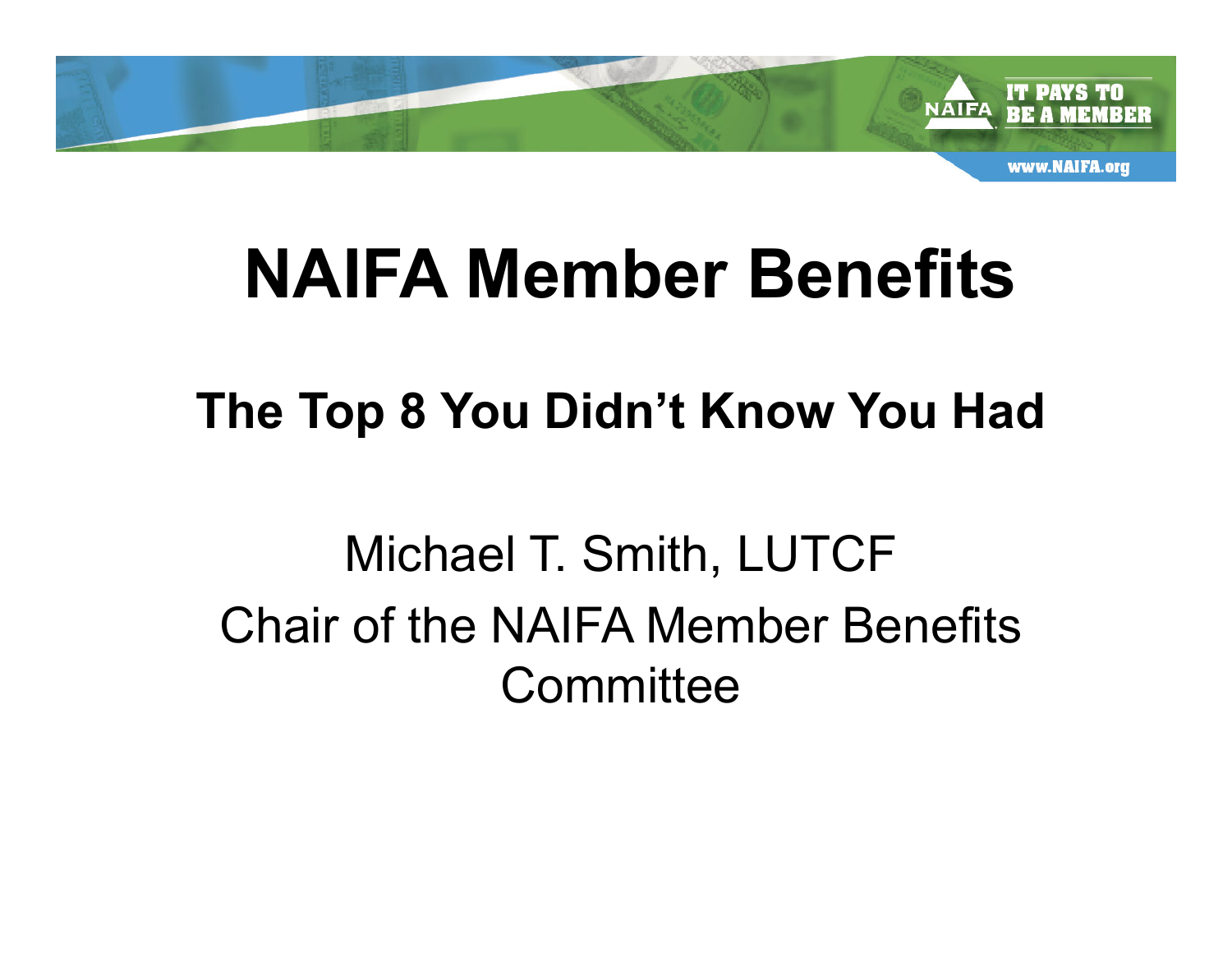

NAIFA member benefits provide the resources you need to succeed, at any stage in your career. NAIFA offers more than 50 professional programs and products designed to enhance your skills and provide you with value-added services.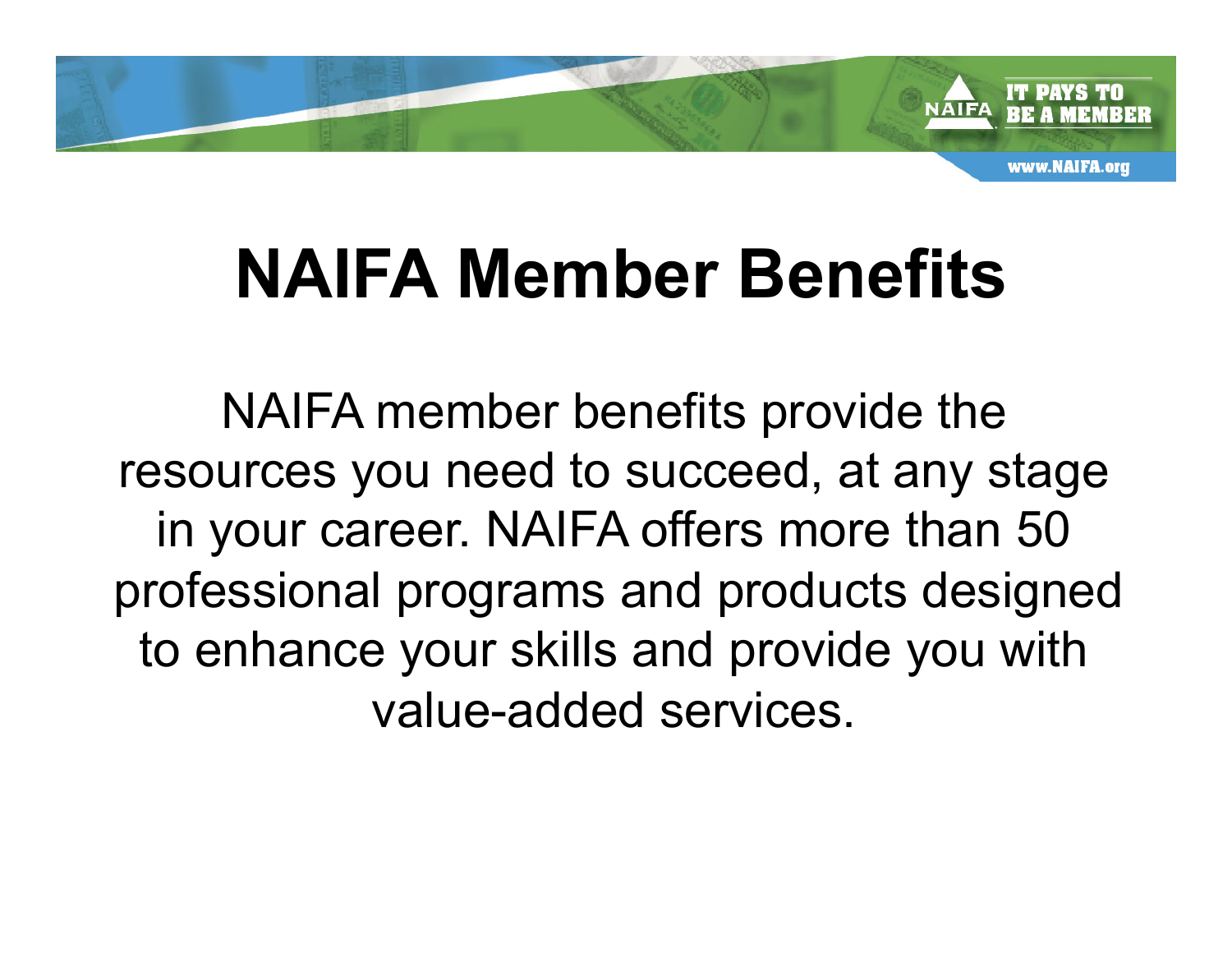

#### **NAIFA resources include:**

- **≻ Professional Designations**
- $\triangleright$  Continuing Education
- $\triangleright$  Sales and management training
- $\triangleright$  Award recognition programs
- $\triangleright$  Networking opportunities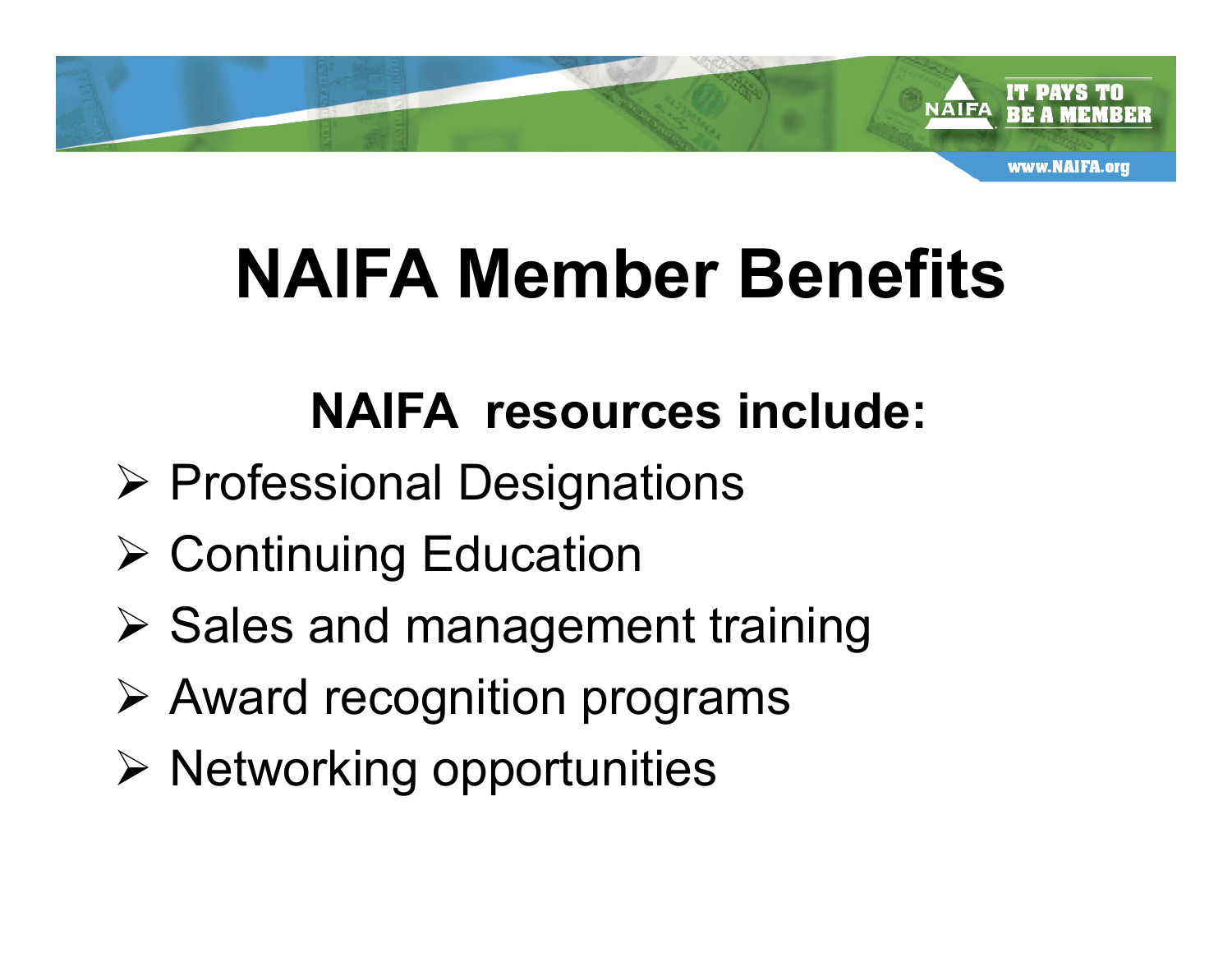

But with all these, how do you choose which program, product or service is right for you?

Today, we'll focus on the Top 8 member benefits you might not know you had available to you… just by being a member of NAIFA.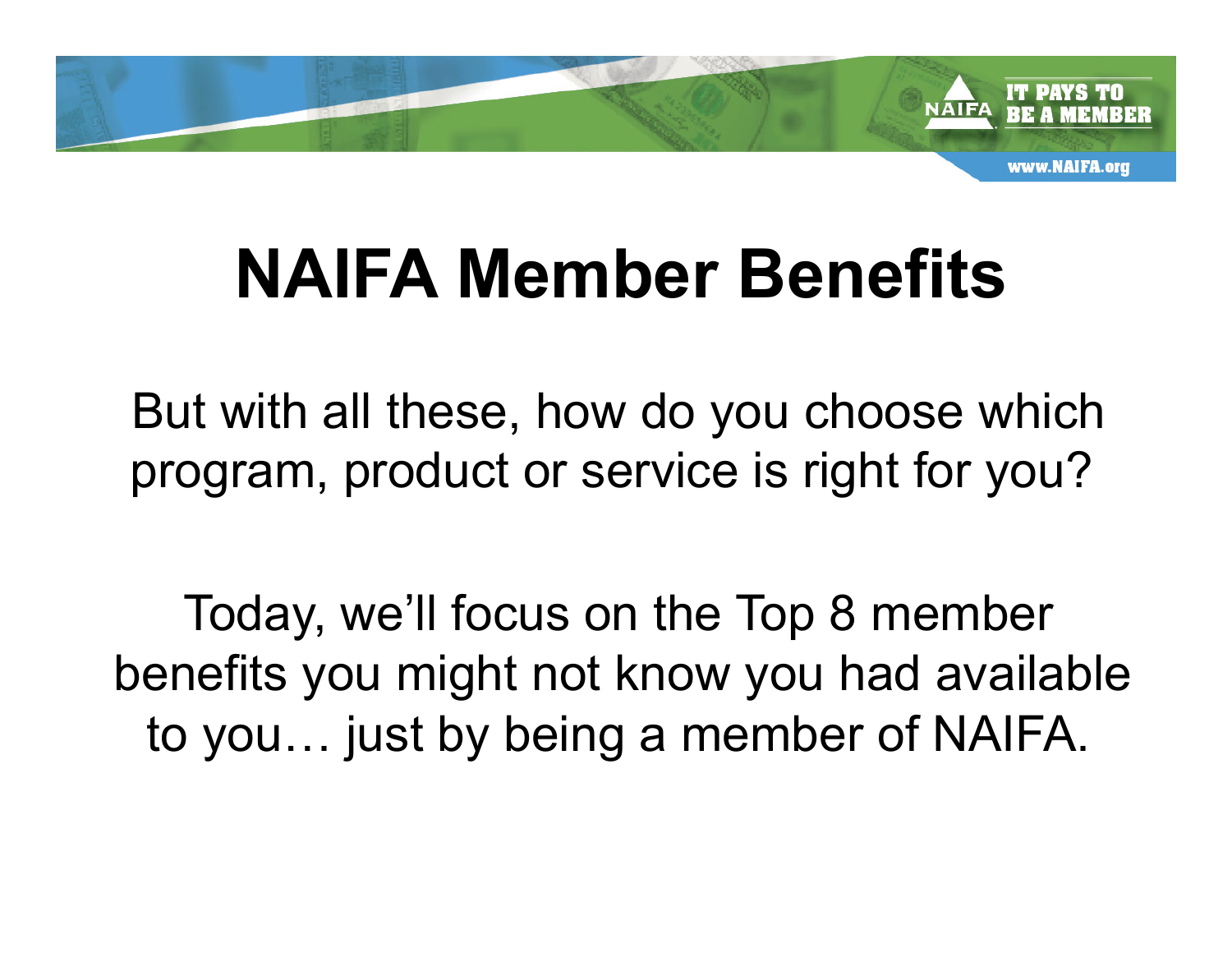

### **NAIFA LUTCF**

For years, the NAIFA LUTCF program was administered on behalf of NAIFA by the American College. As of July 1, 2015, that partnership is ending and NAIFA will relaunch a new program – NAIFA LUTCF.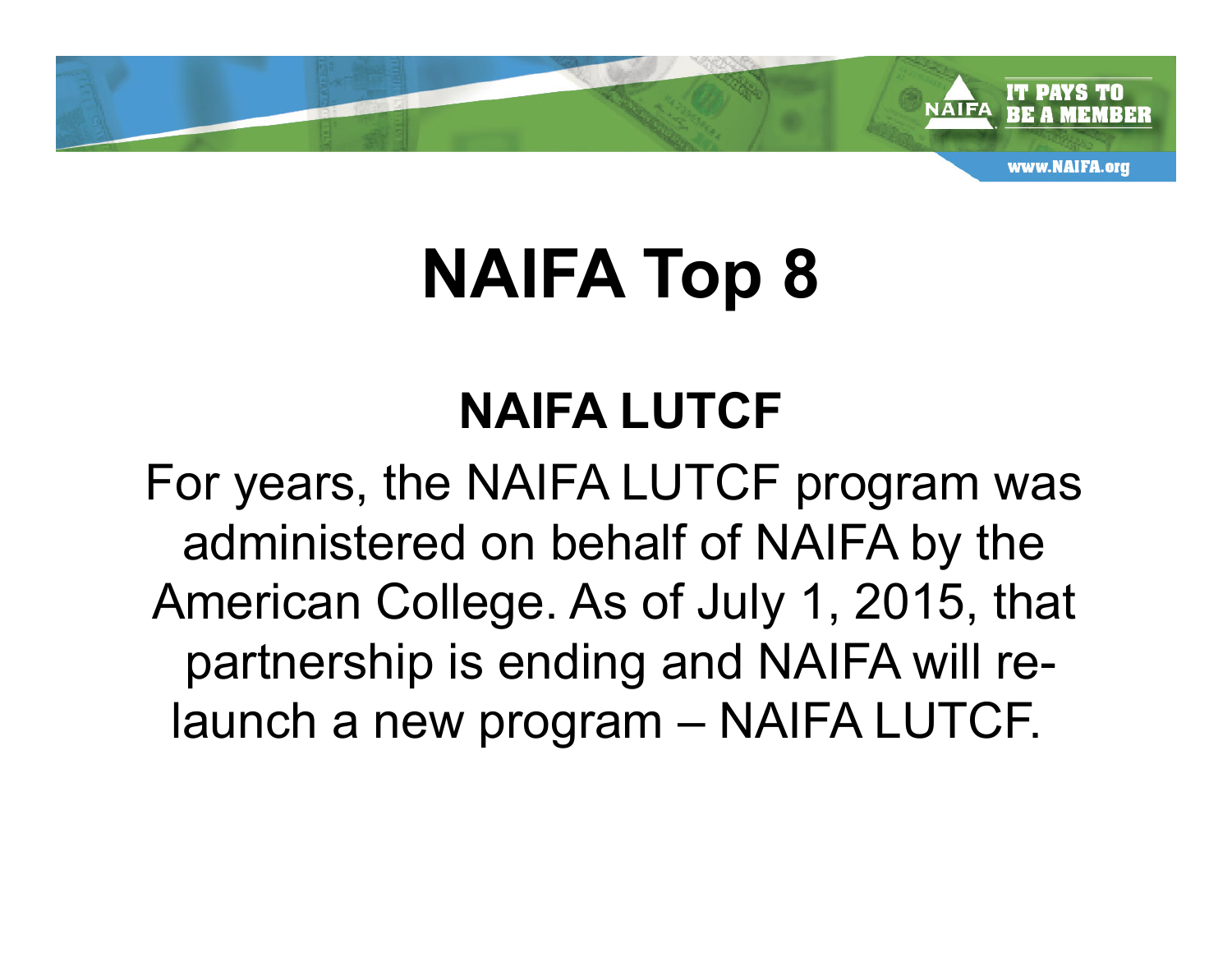

#### **What is NAIFA LUTCF?**

NAIFA has entered into a new partnership with the College of Financial Planning to relaunch this program.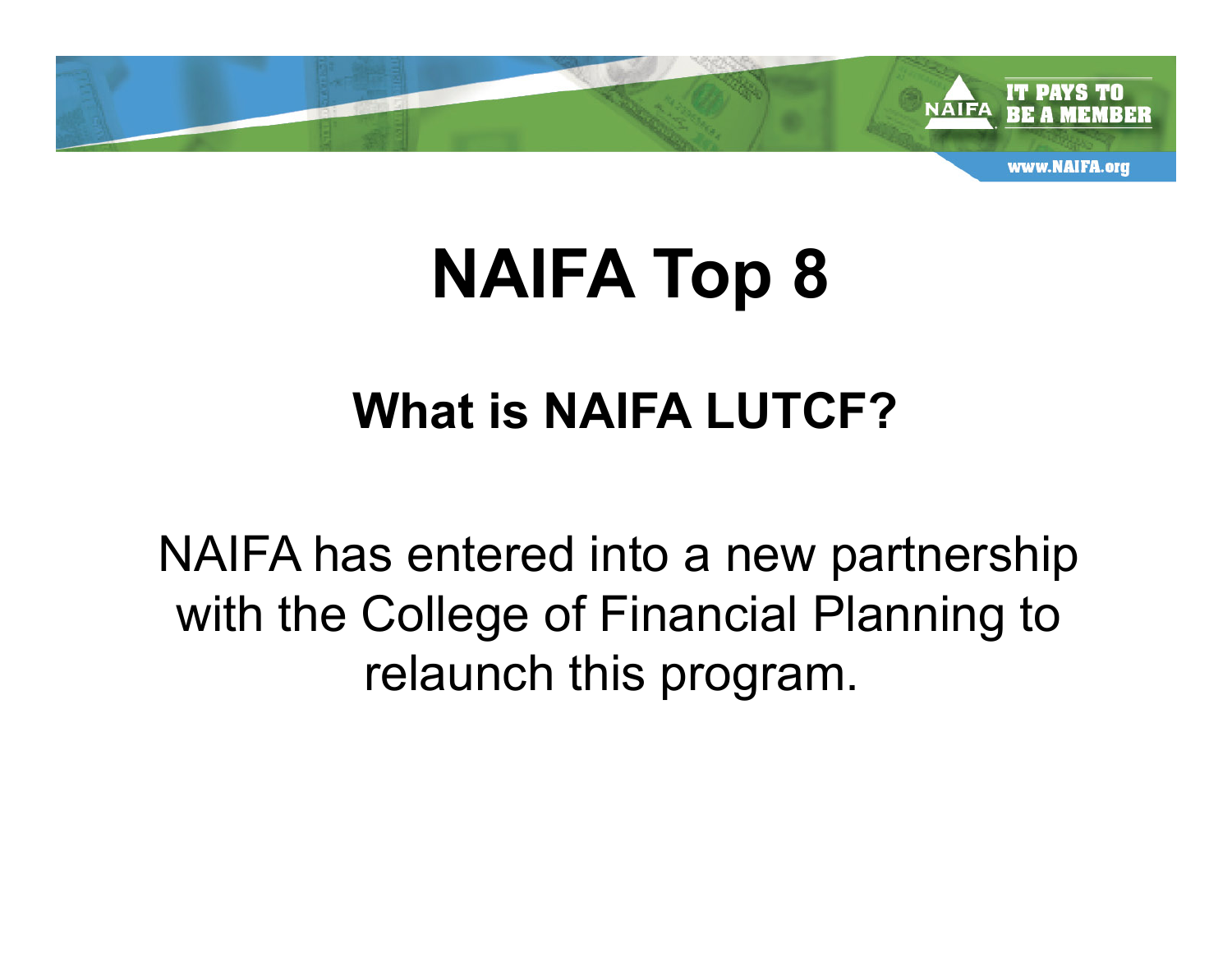

#### **NAIFA LUTCF Program Highlights**

 $\triangleright$ A new curriculum delivered through a state-of-the art, instructor-led, live webinar platform

 $\triangleright$ An interactive approach that will enhance the student's experience and encourage program participation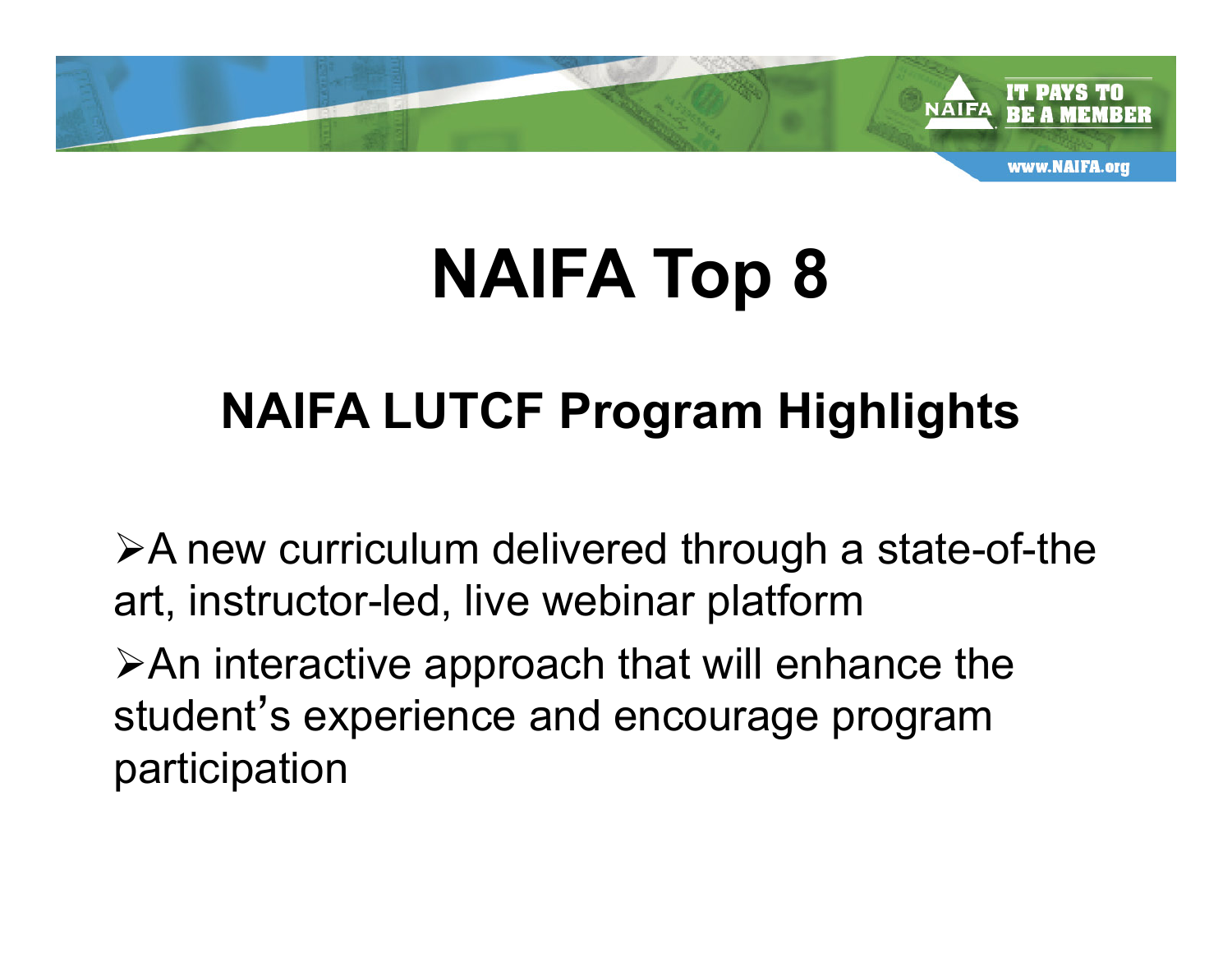

#### **NAIFA LUTCF Program Highlights**

- $\triangleright$  Robust field training that puts classroom training into practice
- $\triangleright$  Program offerings that covers all four practice specialties: life insurance and annuities, health and employee benefits, multiline and financial advising and investments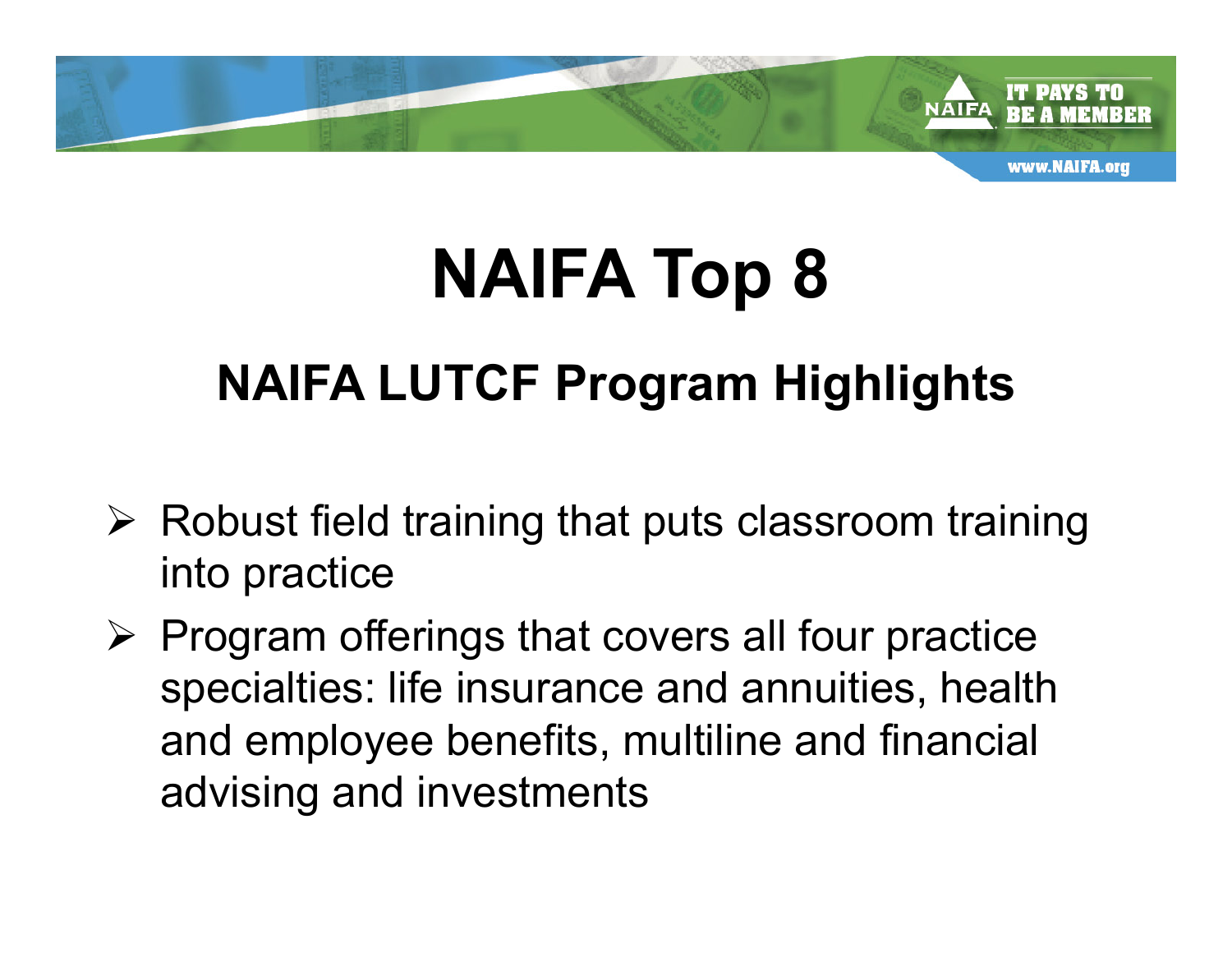

### **NAIFA LUTCF**

Details on the new program will be unveiled in September 2014. Registration starts after January 1, 2015 with classes scheduled to begin July 2015.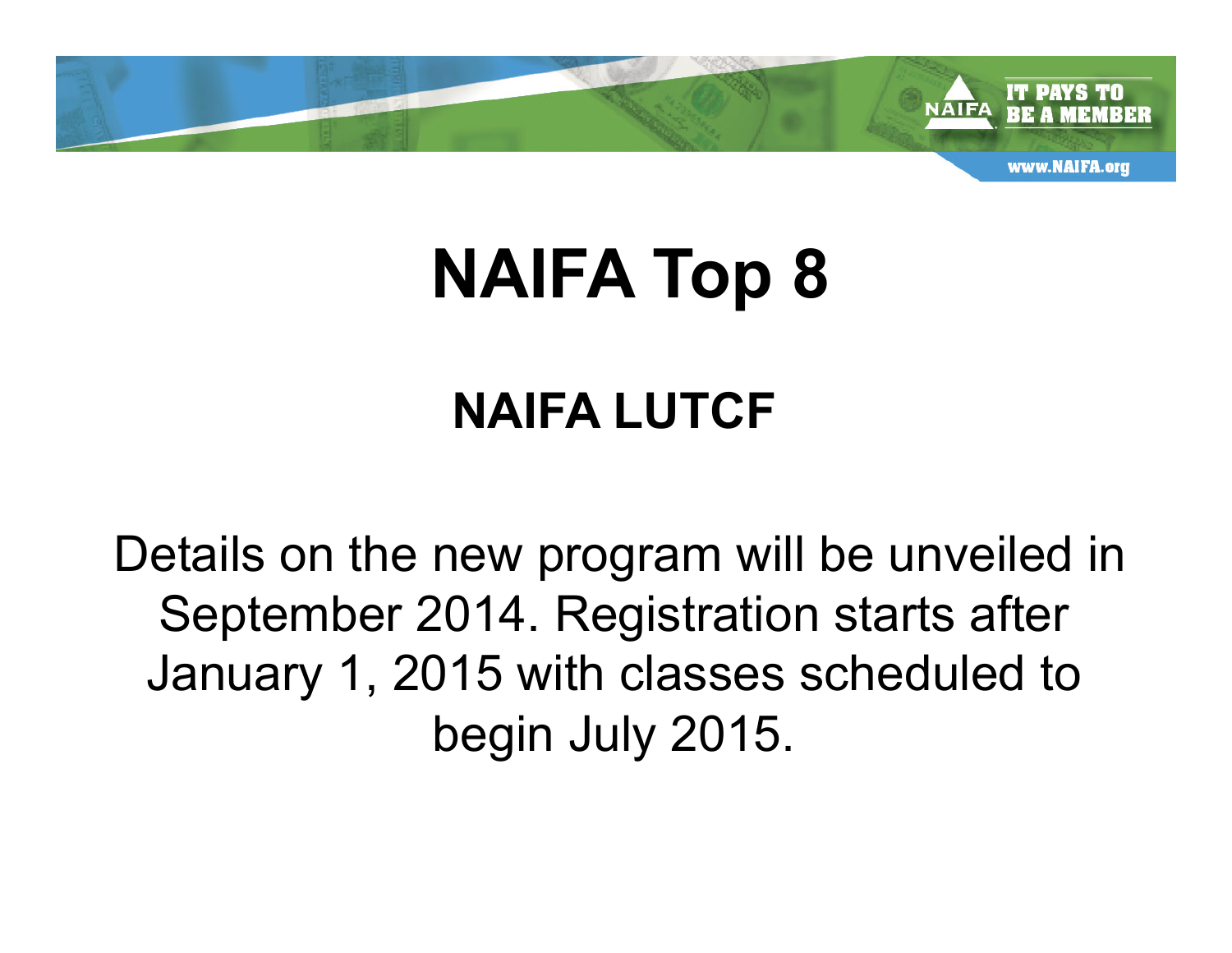

"*The LUTCF designation is one of NAIFA*'*s crown jewels and a defining credential for agents, advisors and brokers. NAIFA is committed to helping members grow their business, and the re-launch of a 21st century LUTCF program helps NAIFA advance our mission by meeting the needs of today*'*s active agents in an increasingly competitive marketplace. Informed insurance professionals in the field help bring financial security to America*'*s families and businesses.*"

- NAIFA CEO Dr. Susan Waters, CAE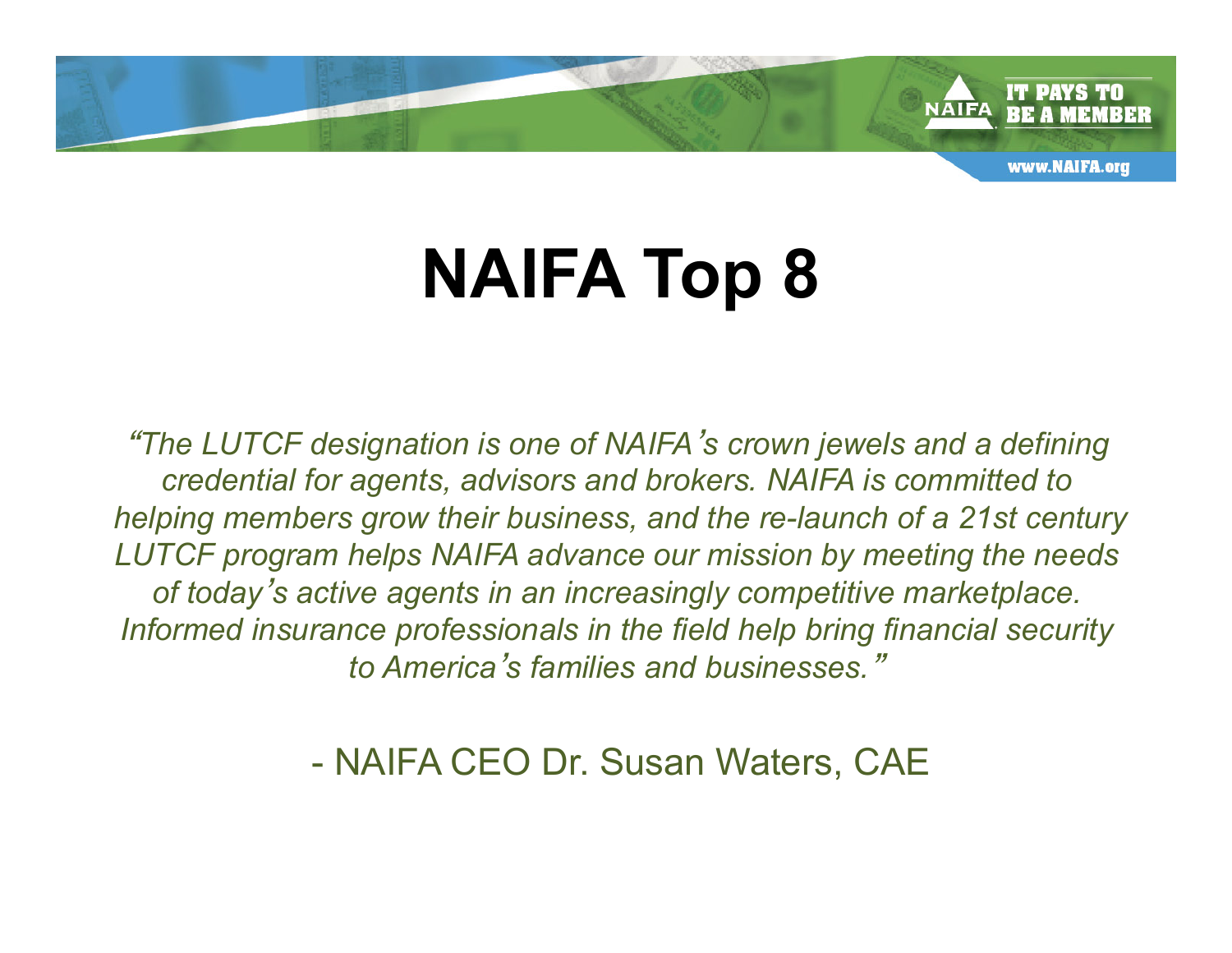

#### **NAIFA Online CE with RegEd**

NAIFA members may take advantage of online continuing education with industryleading CE provider, Reg-Ed.

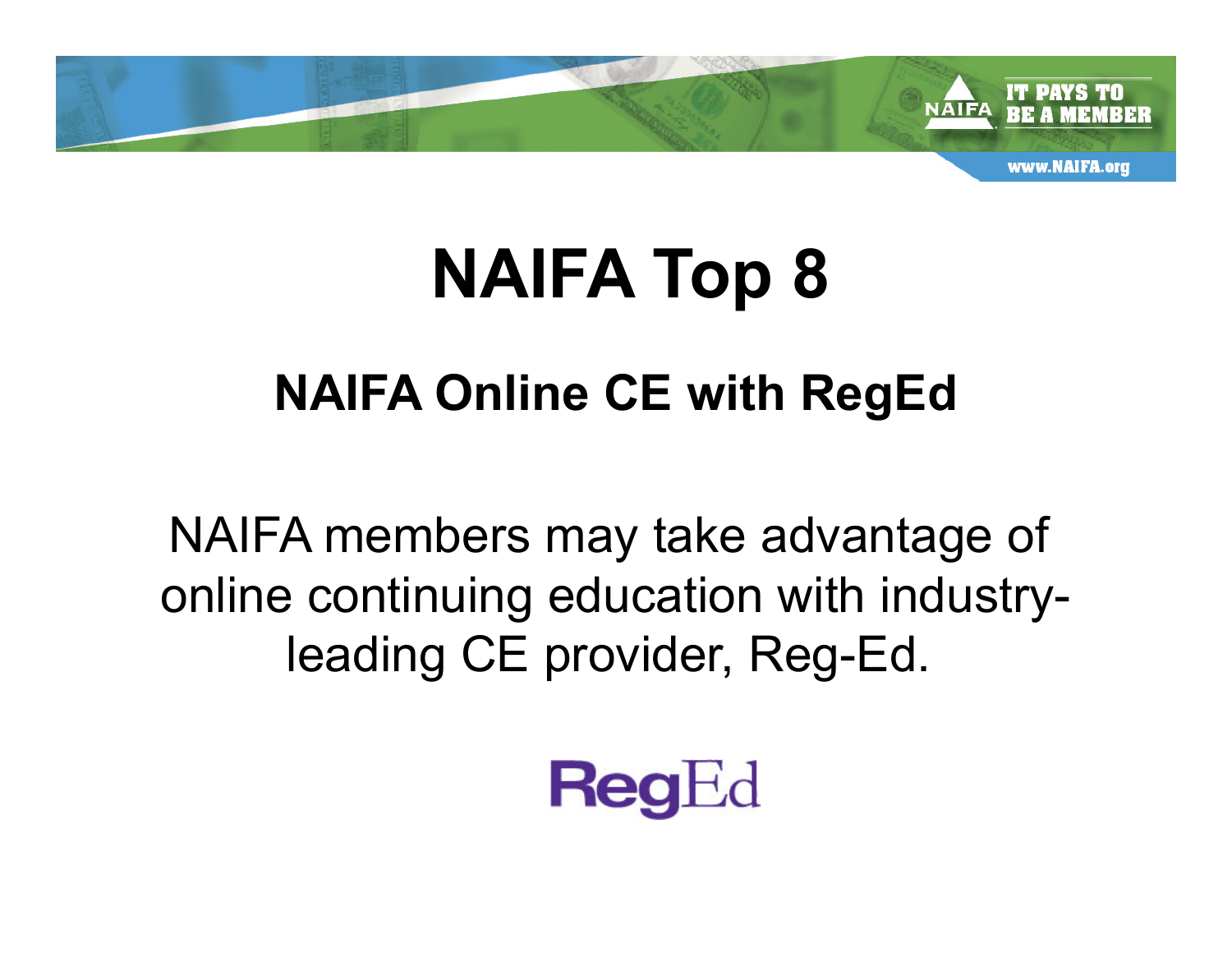

## **NAIFA Online CE with RegEd NAIFA Top 8**

- $\geq$  24/7 access to more than 300 courses
- Ø Includes firm element, PACE and ClearCert certified LTC partnership training
- $\triangleright$  Free annuity training through the RegEd and IRI Annuity Training Platform and State Insurance CE programs.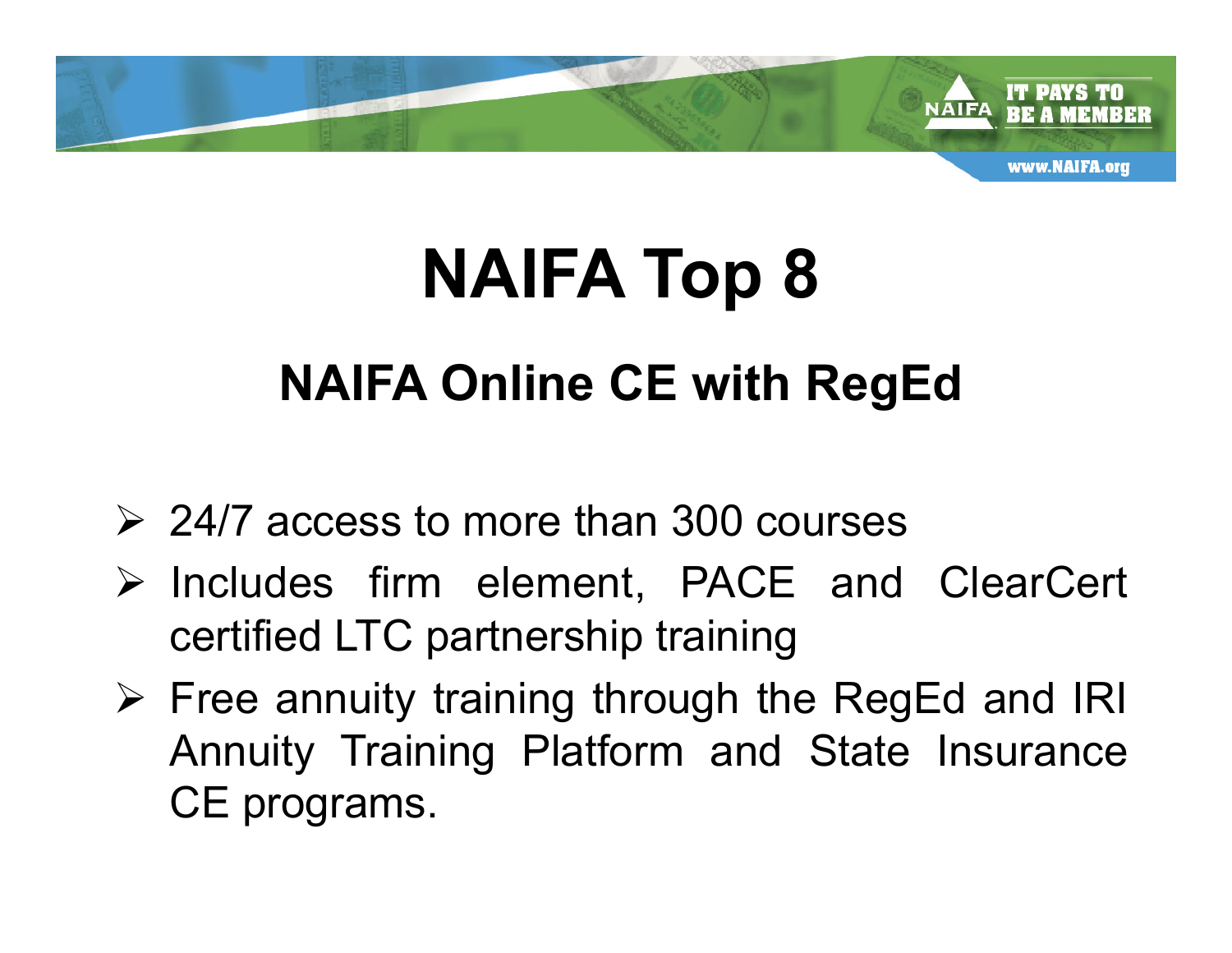

#### **NAIFA Online CE with RegEd**

#### Two options are available to NAIFA Members at discounted prices:

**Per course option:** Members pay \$9.95 per course

**Unlimited**: Members pay \$29.95 for unlimited courses for one full year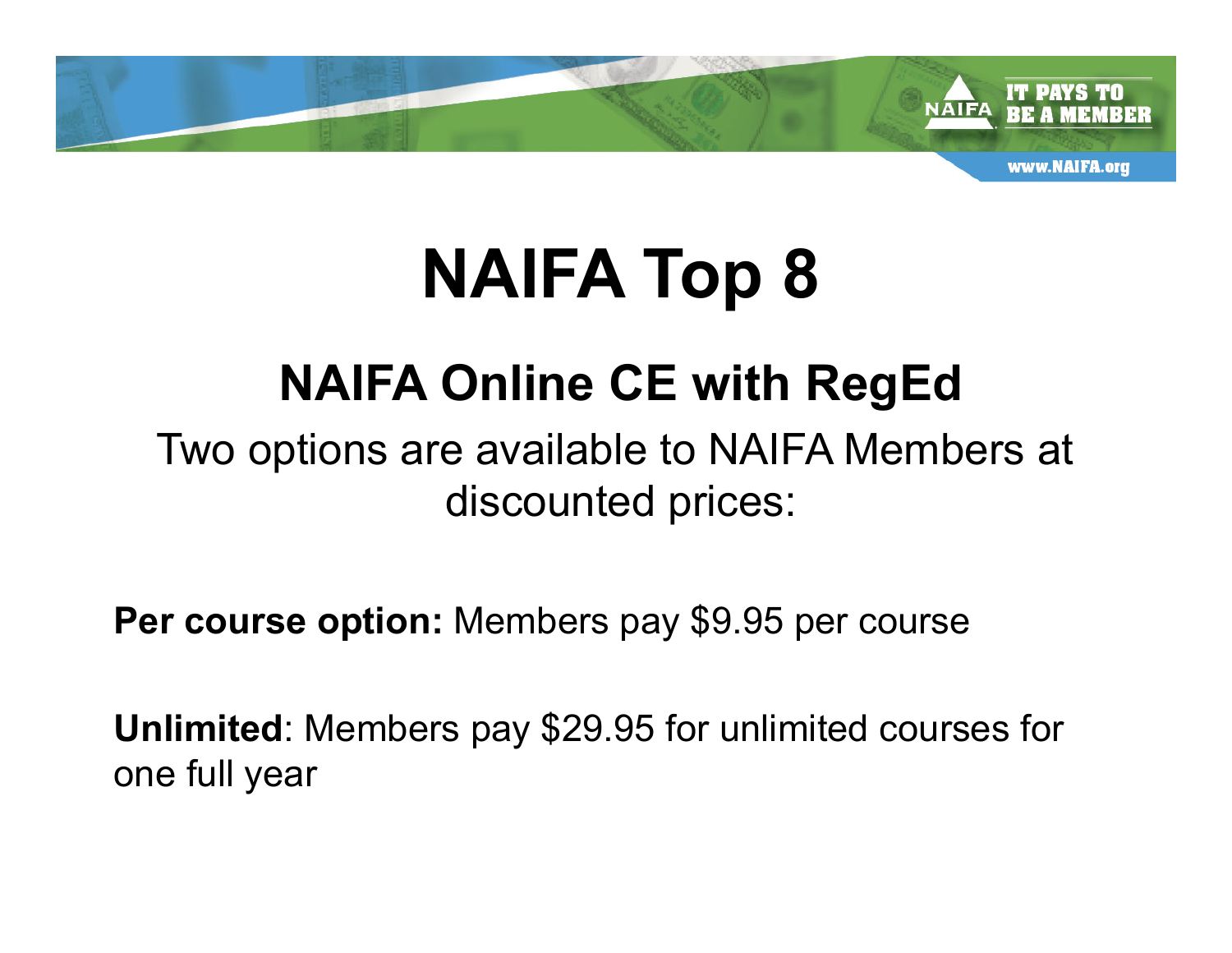

#### **NAIFA Online CE with RegEd**

For more information, visit www.naifa.org/benefits/prof\_programs/onlineCE.cfm or call 800-392-6387.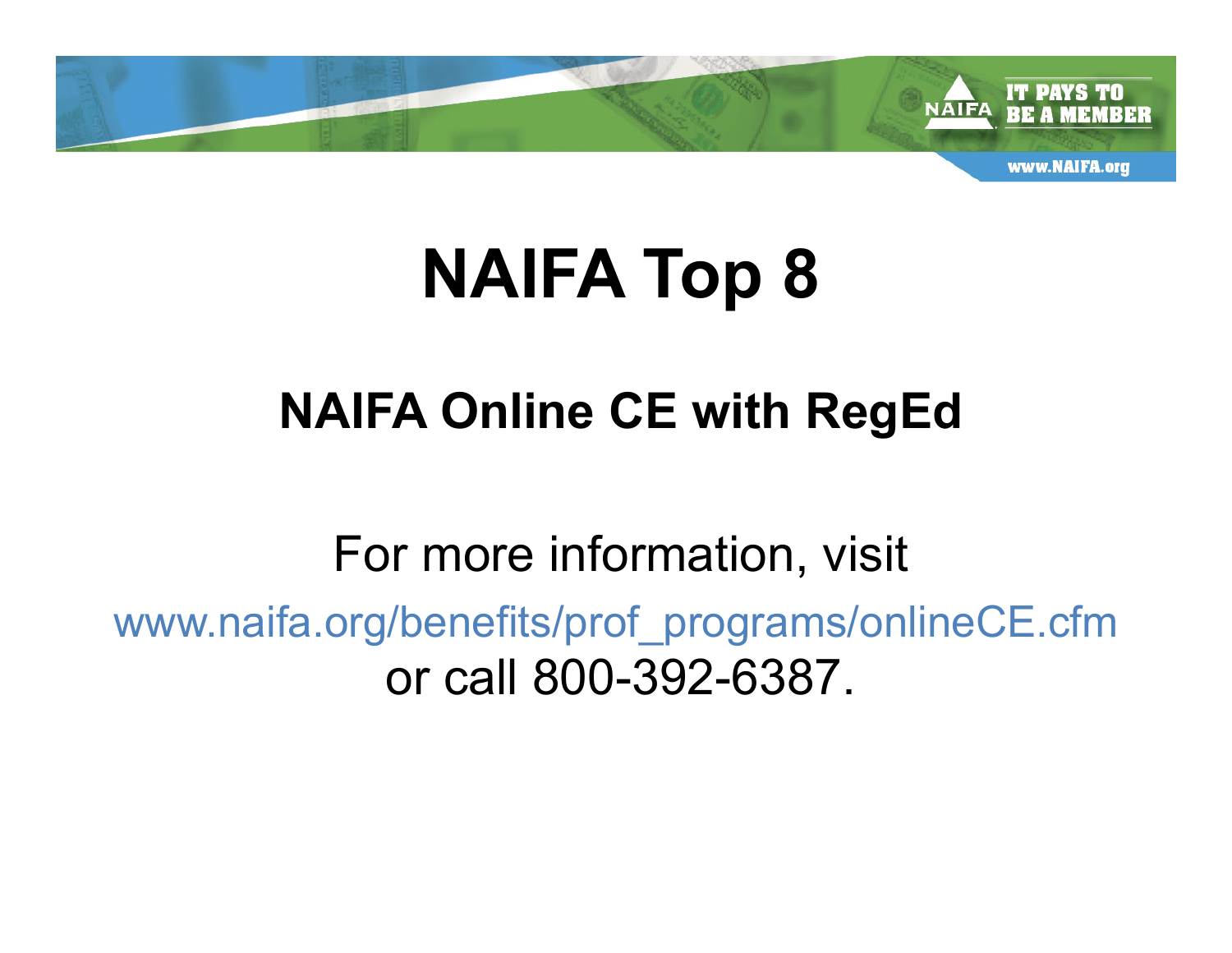

#### **NAIFA Webinars**

Members may take advantage of FREE, members-only monthly webinars featuring timely information and training on such topics as sales, prospecting, marketing, practice management and legislative updates.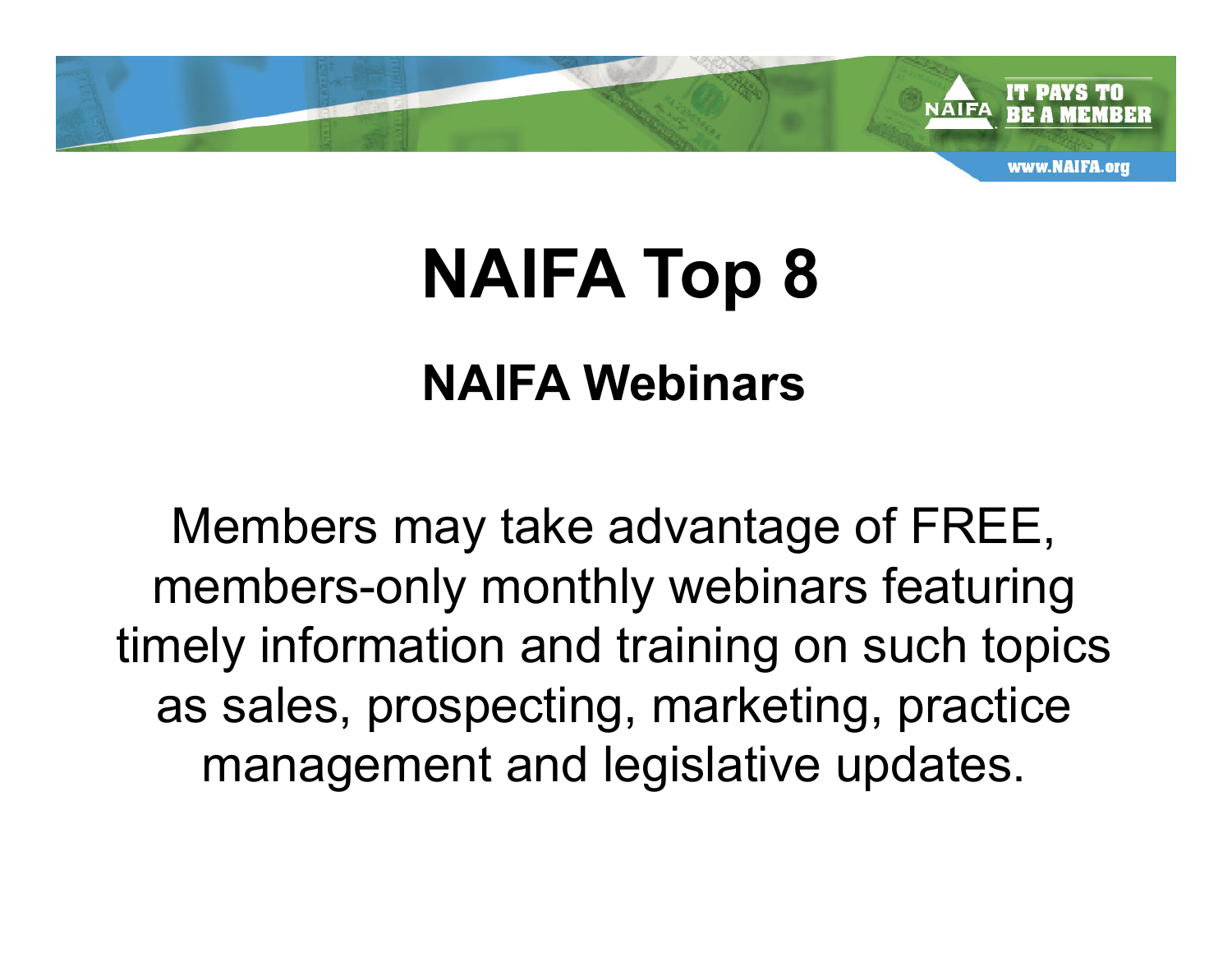

#### **NAIFA Webinars**

#### Look for information under the "*What's New"* section of the NAIFA website, registration emails, or visit

www.naifa.org/benefits/speaker\_center/webinars/

(If you miss one, don't worry. All webinars are archived on the NAIFA website at the weblink above.)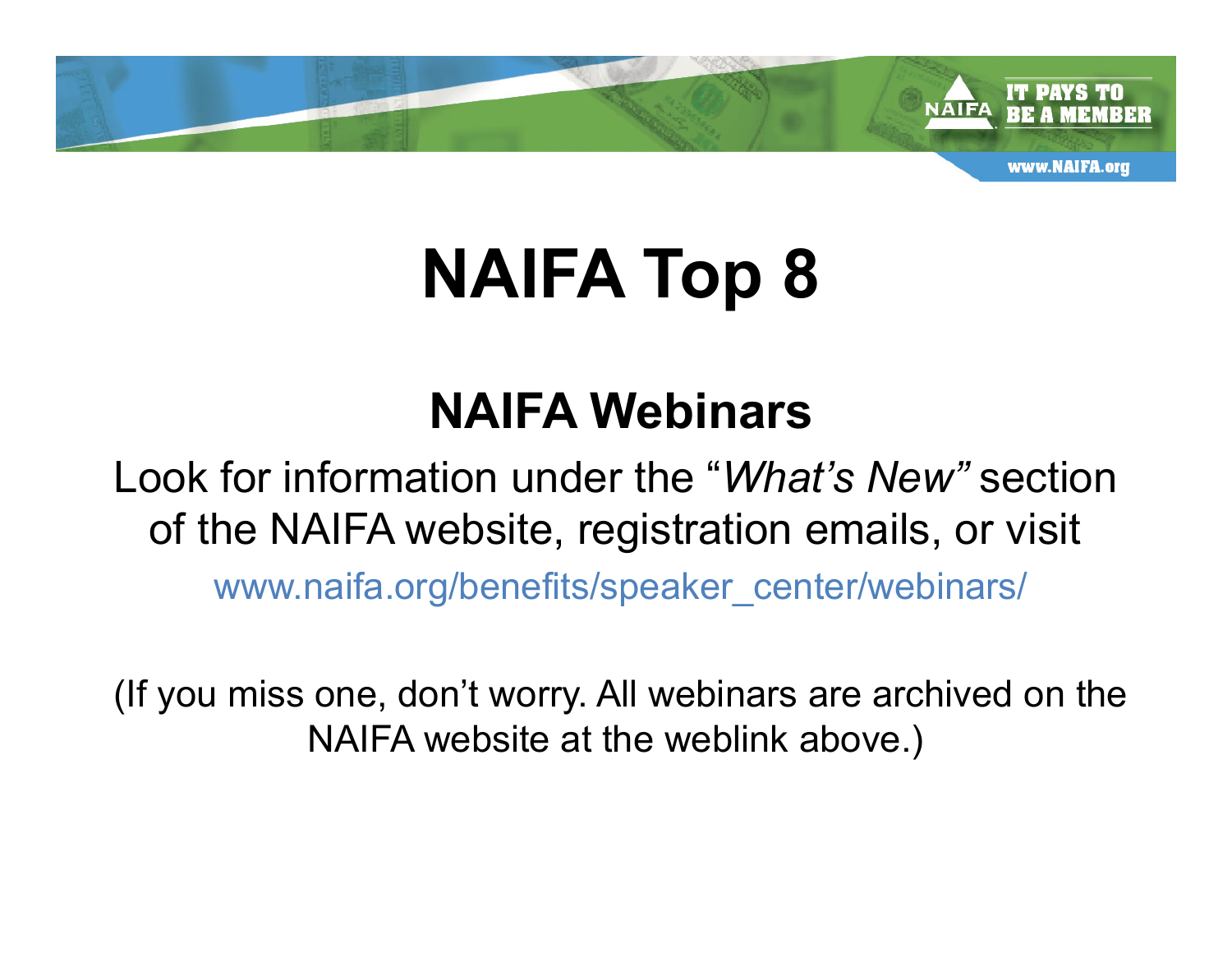

#### **NAIFA ClientCast®**

NAIFA ClientCast® is a **FREE** NAIFA member benefit. Available to NAIFA Members is **NAIFA ClientCast®**, an audio podcast for your clients and **Power Session LIVE™** a webinar for you, the NAIFA professional.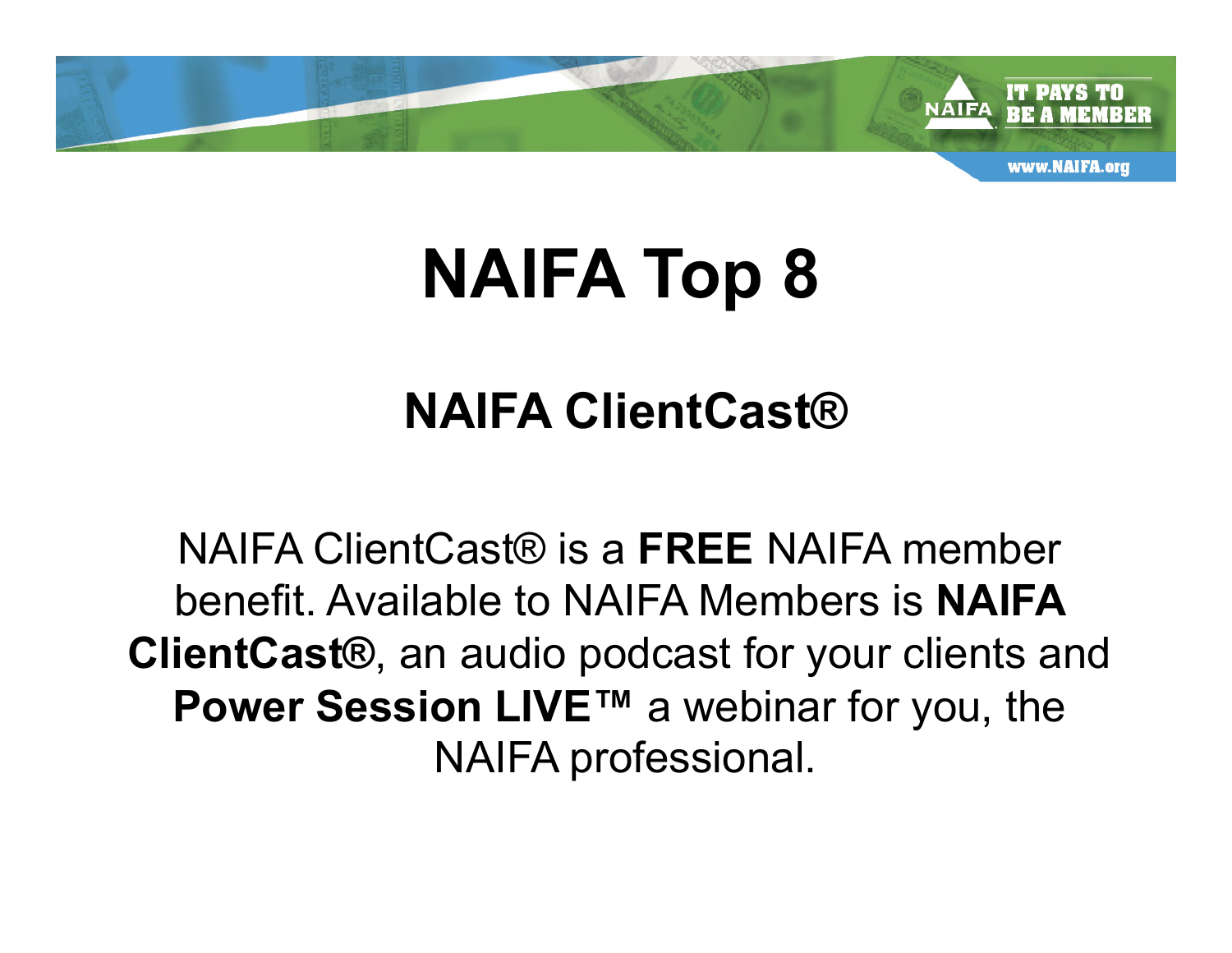

#### **NAIFA ClientCast®**

**NAIFA ClientCast®** is designed to touch your clients and prospects monthly with audio content that motivates them to take action with you. It will generate leads, referrals and deliver clients that are ready to make buying decisions.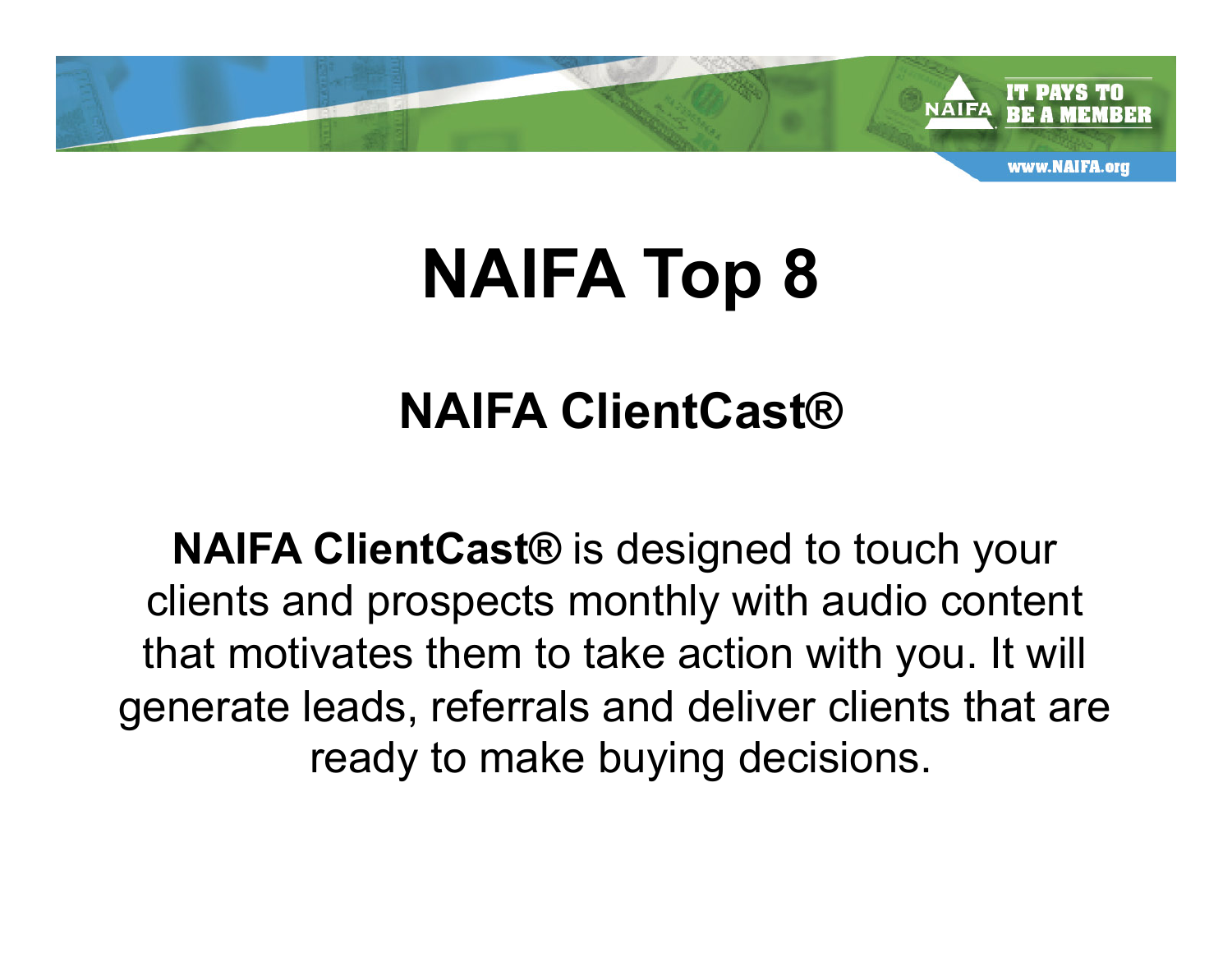

#### **NAIFA ClientCast®**

**Power Session LIVE™** webinars provide tools, best practice ideas, and sales strategies to use in your practice. Learn best practices ideas and sales strategies from the nation's leading business experts to propel your business to new levels of success!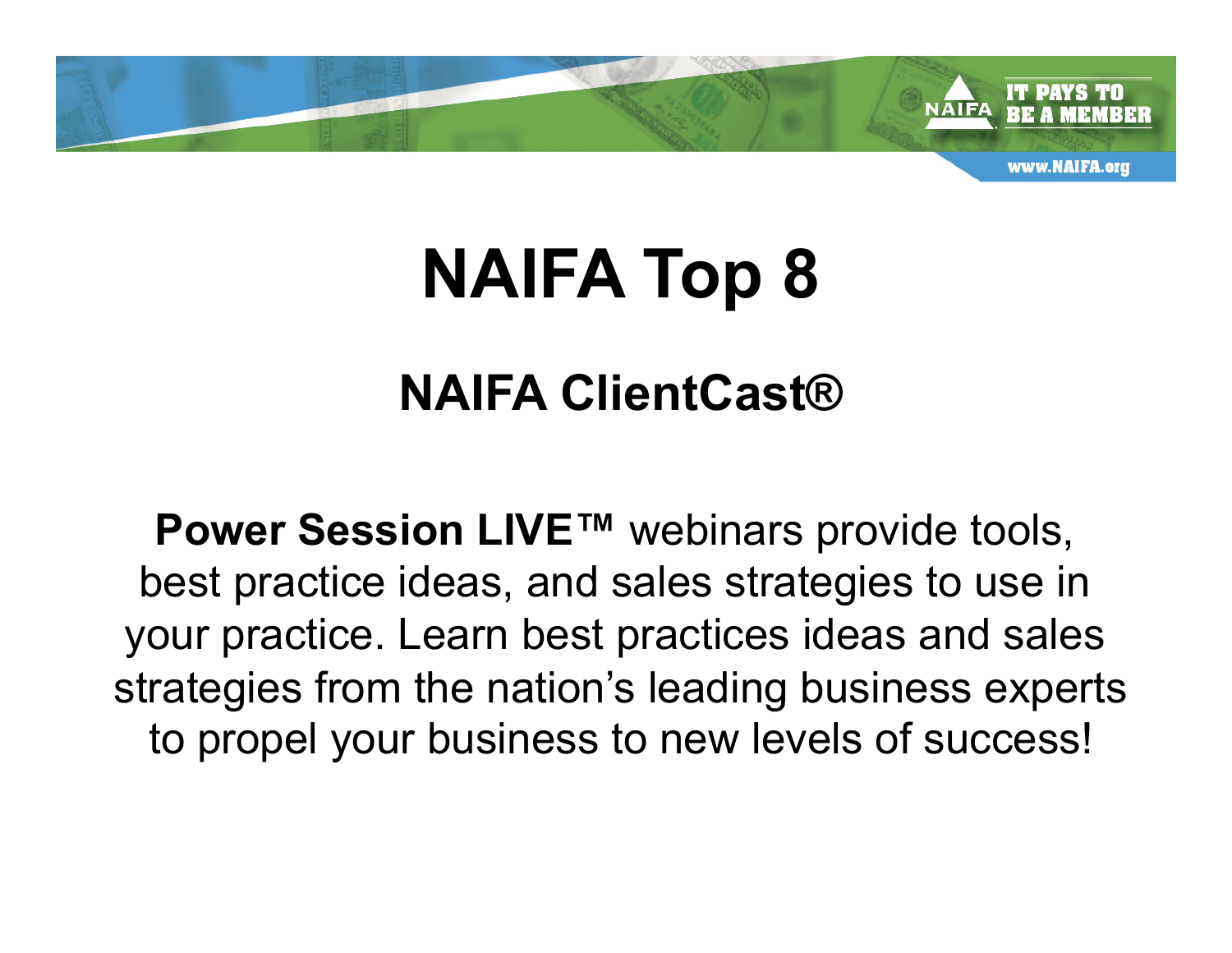

"*I am a huge fan. We send it out every month to our clients and prospects, and we receive a lot of positive feedback. One podcast on life insurance helped me write \$30,000 of whole life premium.*"

*–* Adam Solano, NAIFA Member, Illinois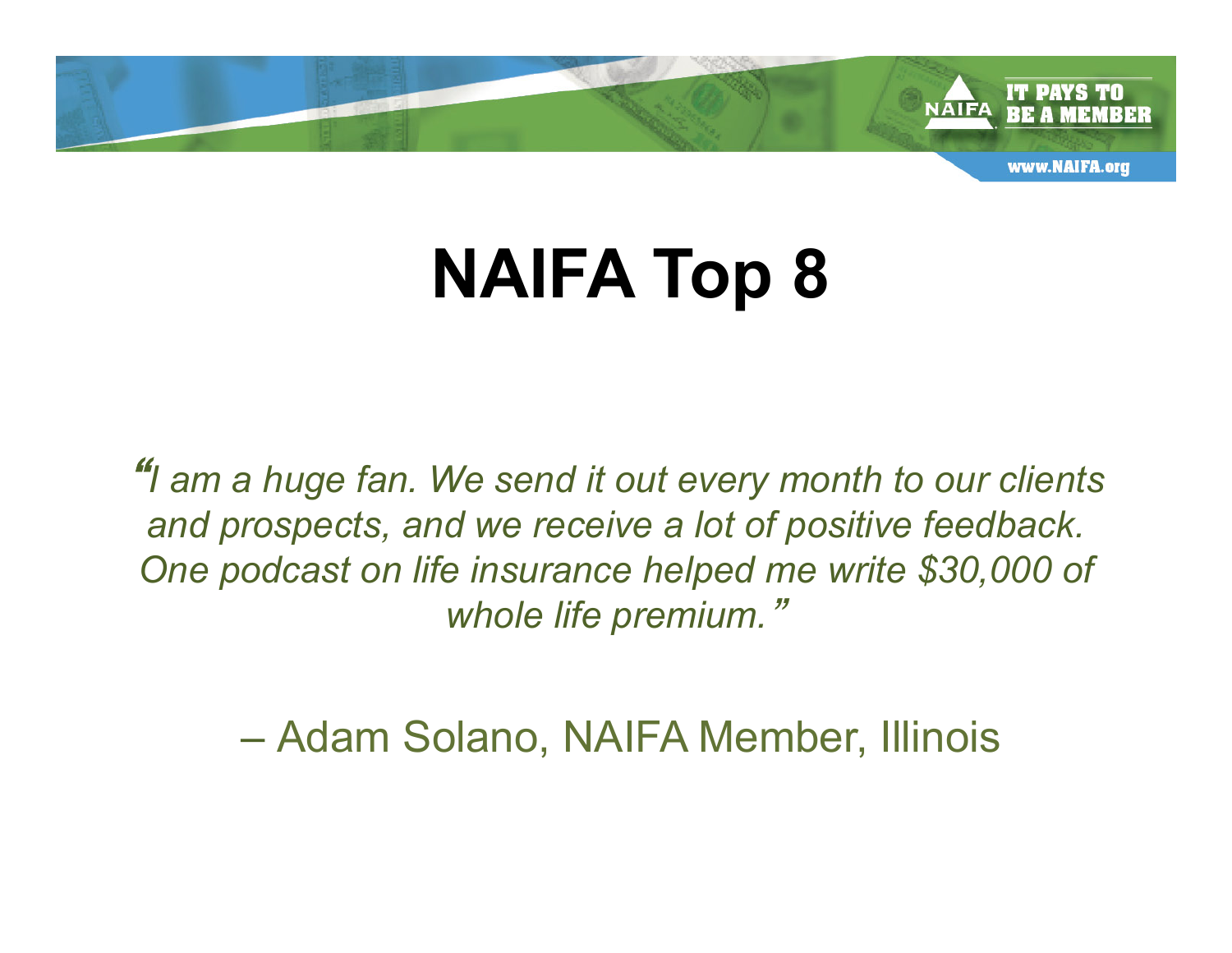

#### **The NAIFA Quality Award**

The NAIFA Quality Award provides advisors - at any stage in their career - the opportunity to demonstrate a commitment to their profession, level of production, adherence to the NAIFA Code of Ethics and exceptional service.

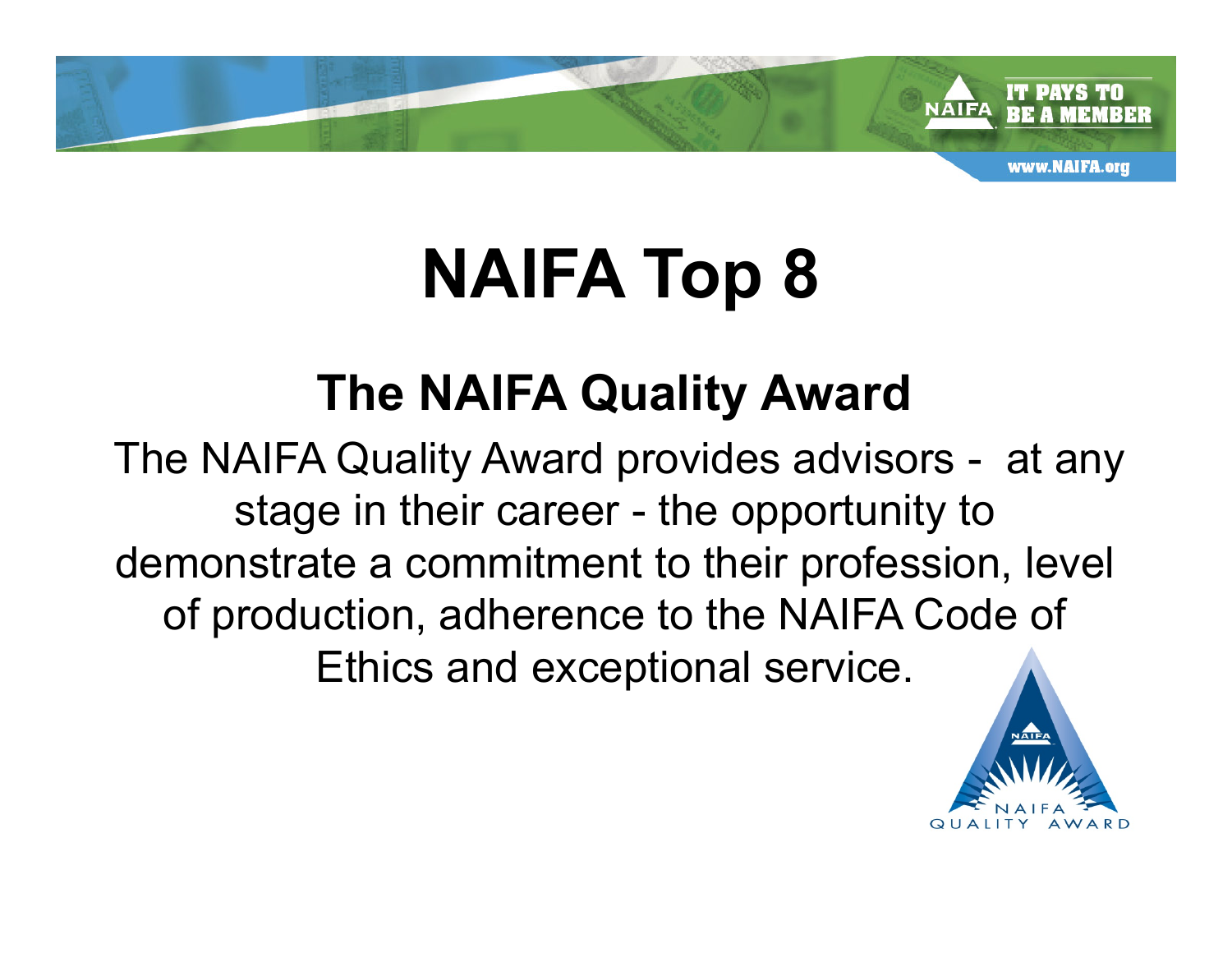

#### **The NAIFA Quality Award**

This award is the mark of distinction to be recognized not only by your colleagues but by your clients and companies. Applications are being accepted now until May 30, 2014. Visit www.naifa.org/benefits/awards/quality.cfm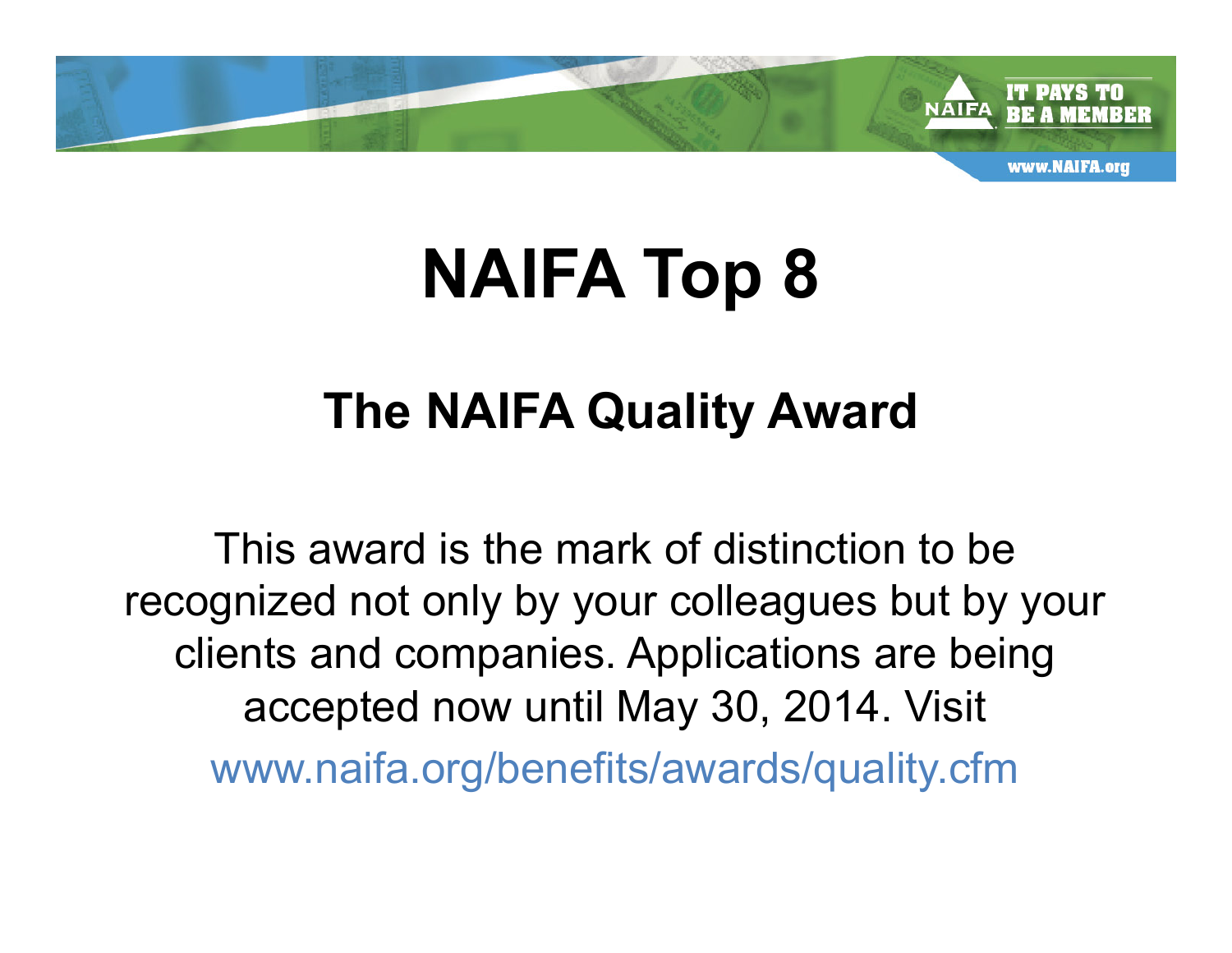

#### **Leadership in Life Institute (LILI)**

The NAIFA Leadership in Life Institute (LILI) develops leaders by fostering personal growth, enhancing business practices and developing skills necessary for effective leadership.

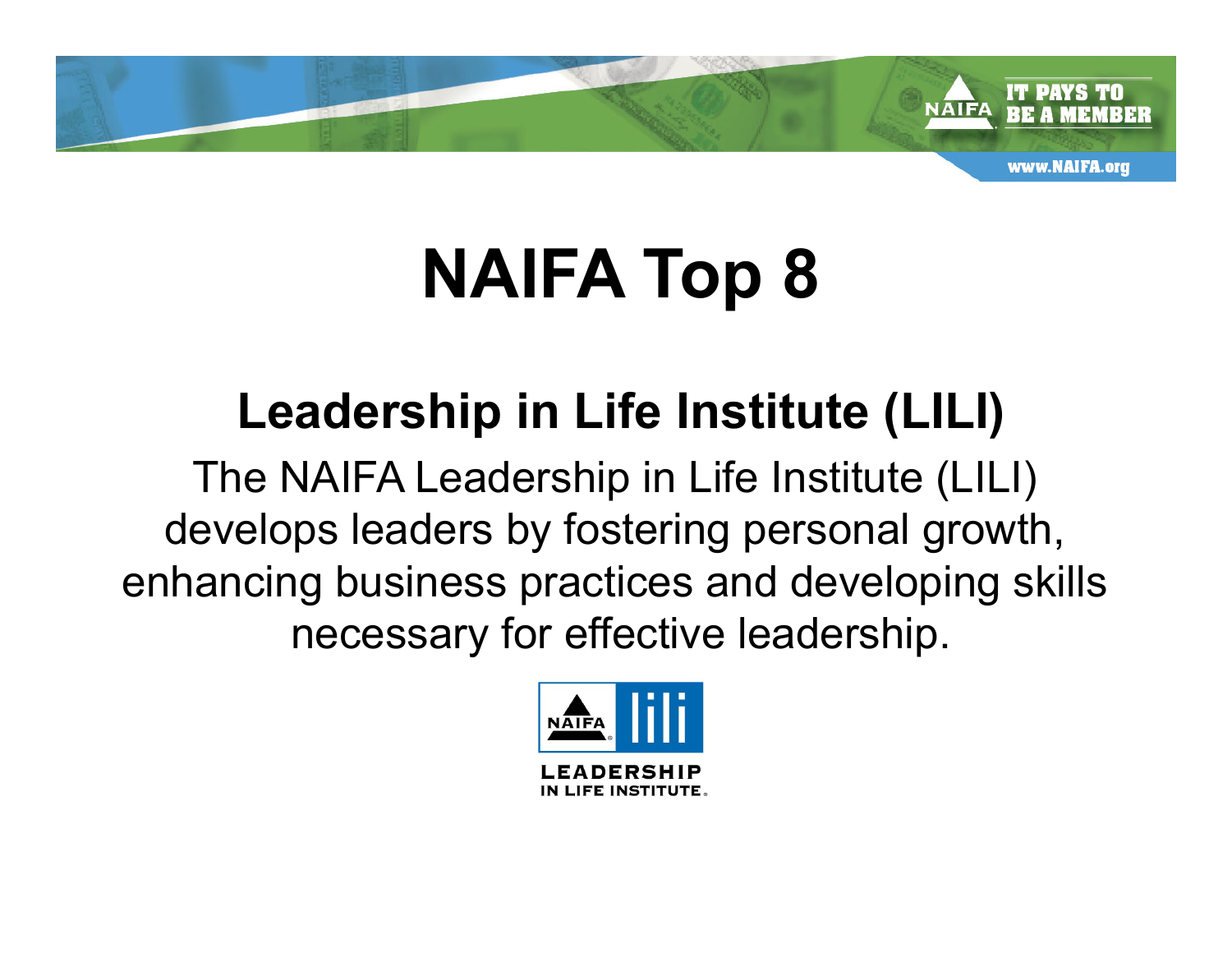

#### **Leadership in Life Institute(LILI)**

This six month leadership development program is devoted to advancing your personal growth and professional success. Since the inception of LILI in the year 2000, more than 2,300 NAIFA members have graduated from the program.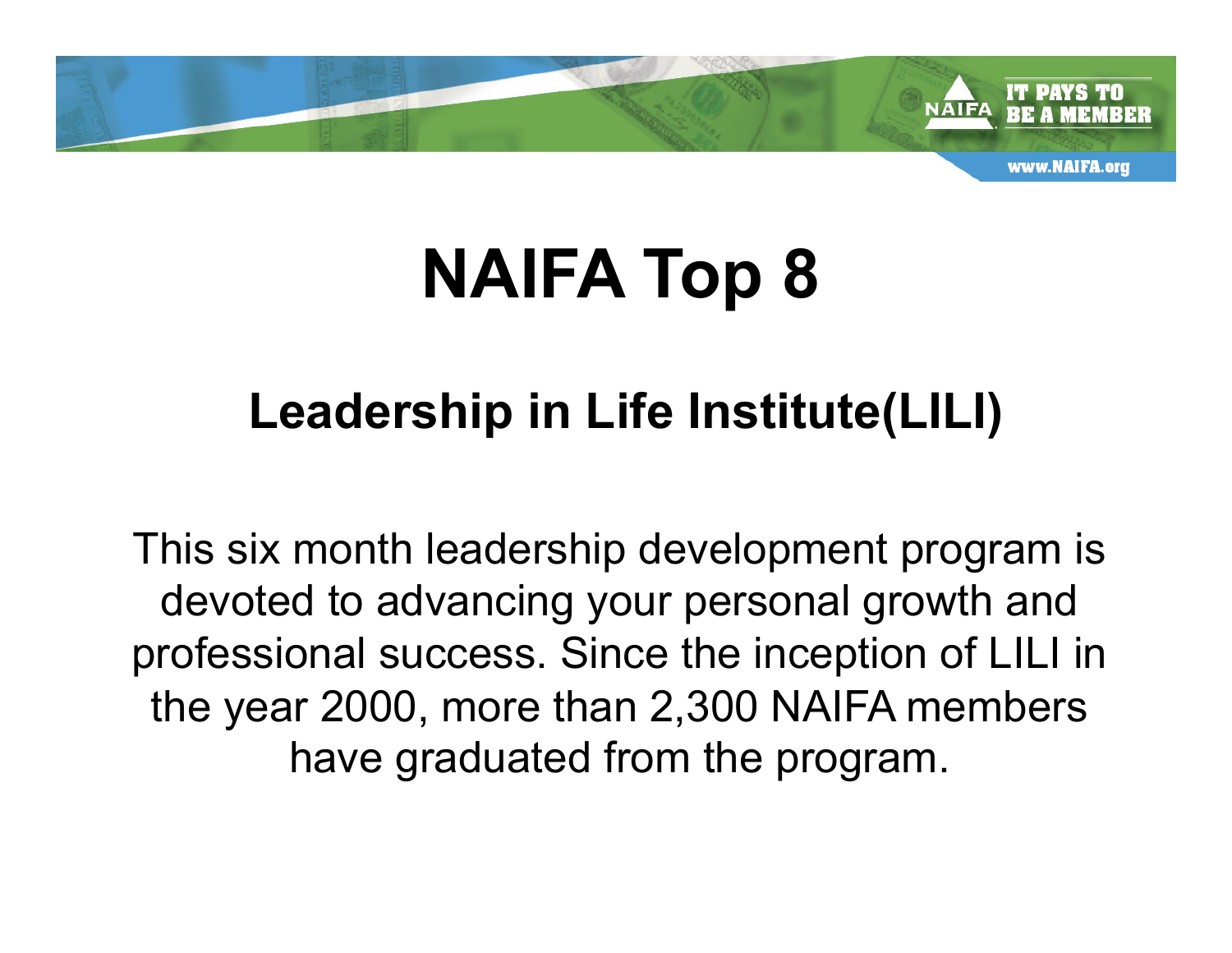

### **Leadership in Life Institute (LILI) Course Offerings**

 $\triangleright$ The best in leadership and personal-development thinking ØTools to improve your practice and create a business plan  $\triangleright$  Increased understanding of one's self  $\triangleright$  Expanded professional networking opportunities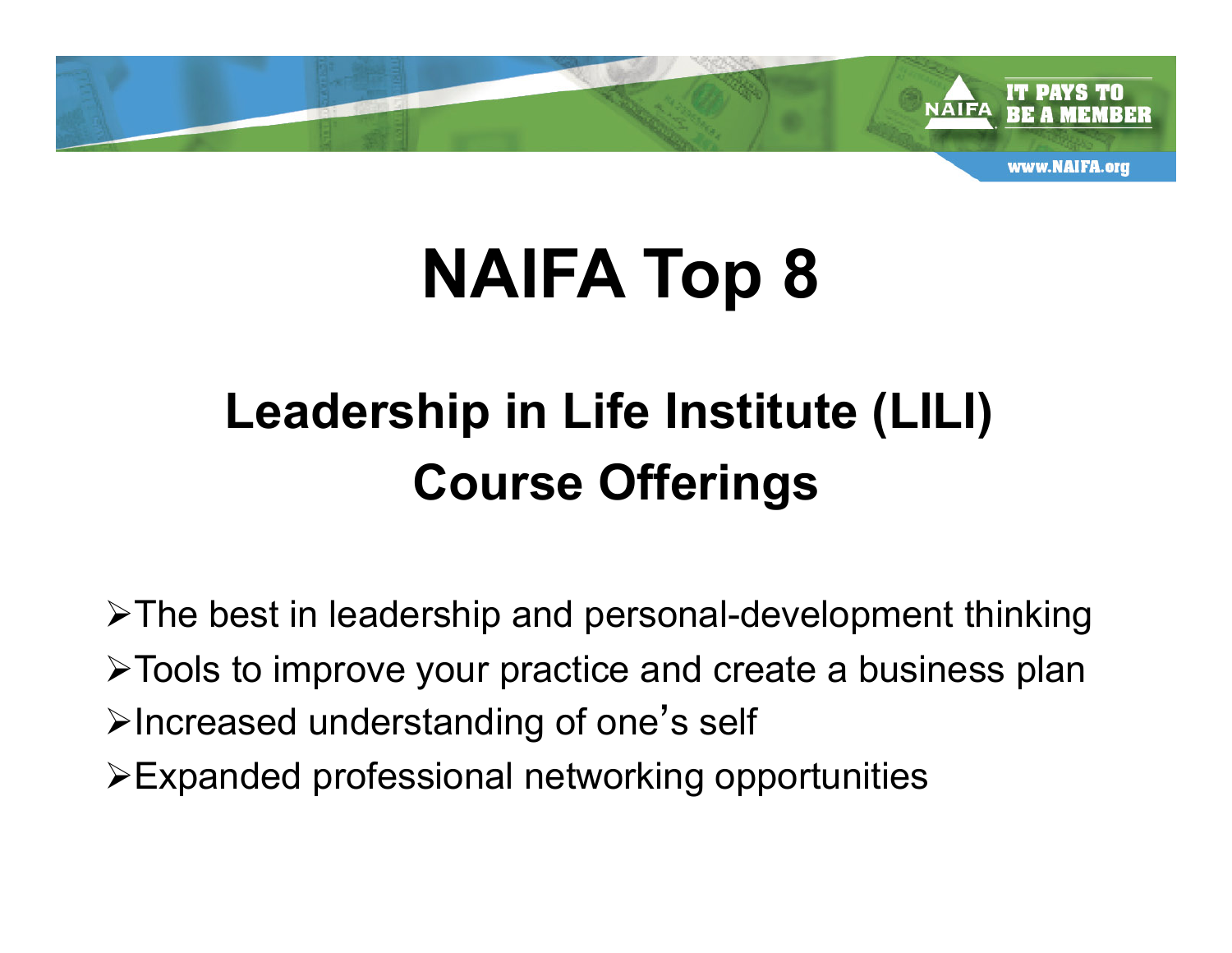

"*NAIFA has given me a wonderful sense of camaraderie in the industry, not to mention some great sales ideas! The*  '*highlight*' *of my NAIFA membership is the Leadership in Life Institute curriculum. I look forward to many successful years of serving NAIFA and spreading the word about the benefits of being a NAIFA member!*"

*-* Elizabeth A. Valenti, Texas, NAIFA Member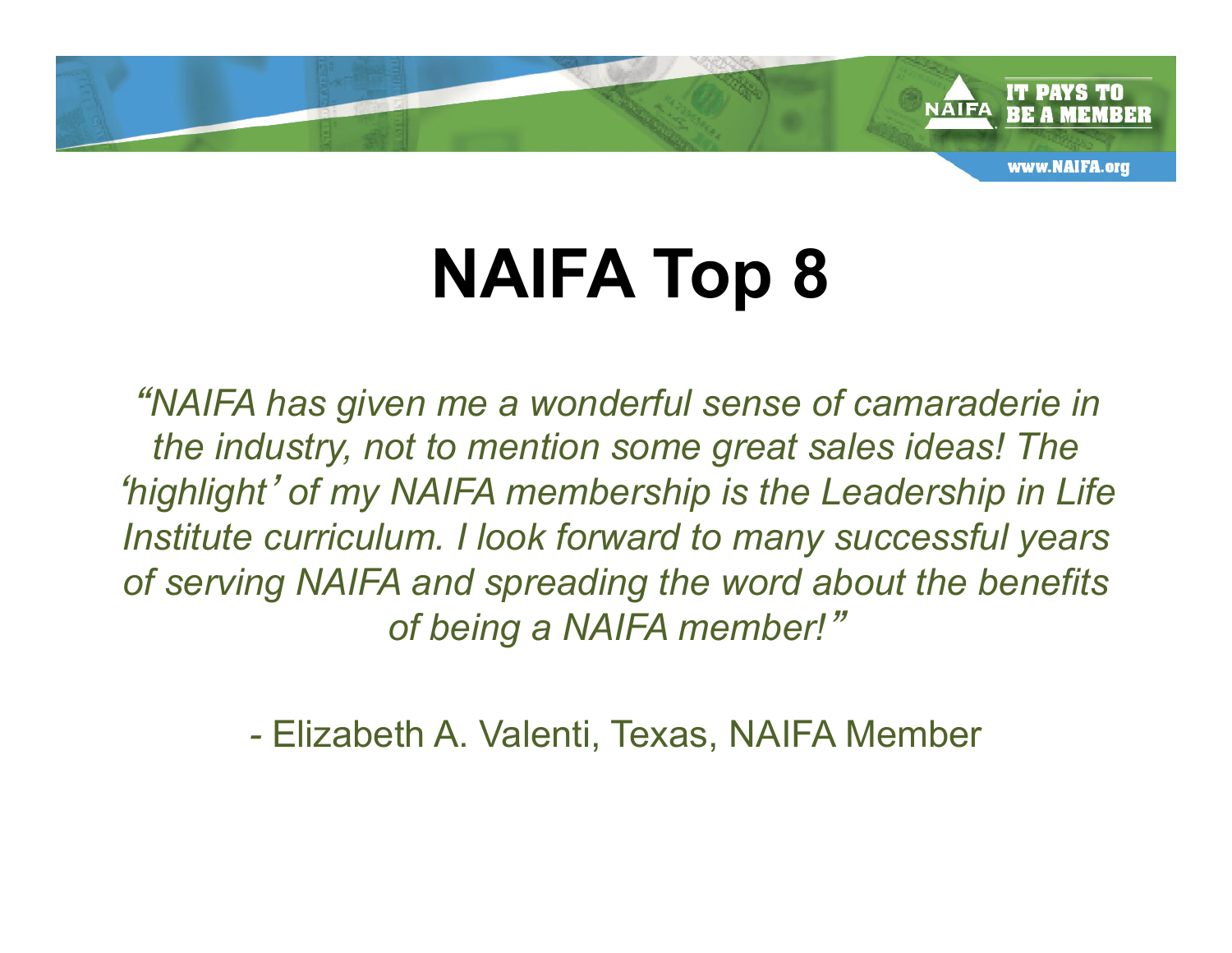

For more information on LILI programs in your state, visit the NAIFA website at www.naifa.org/lili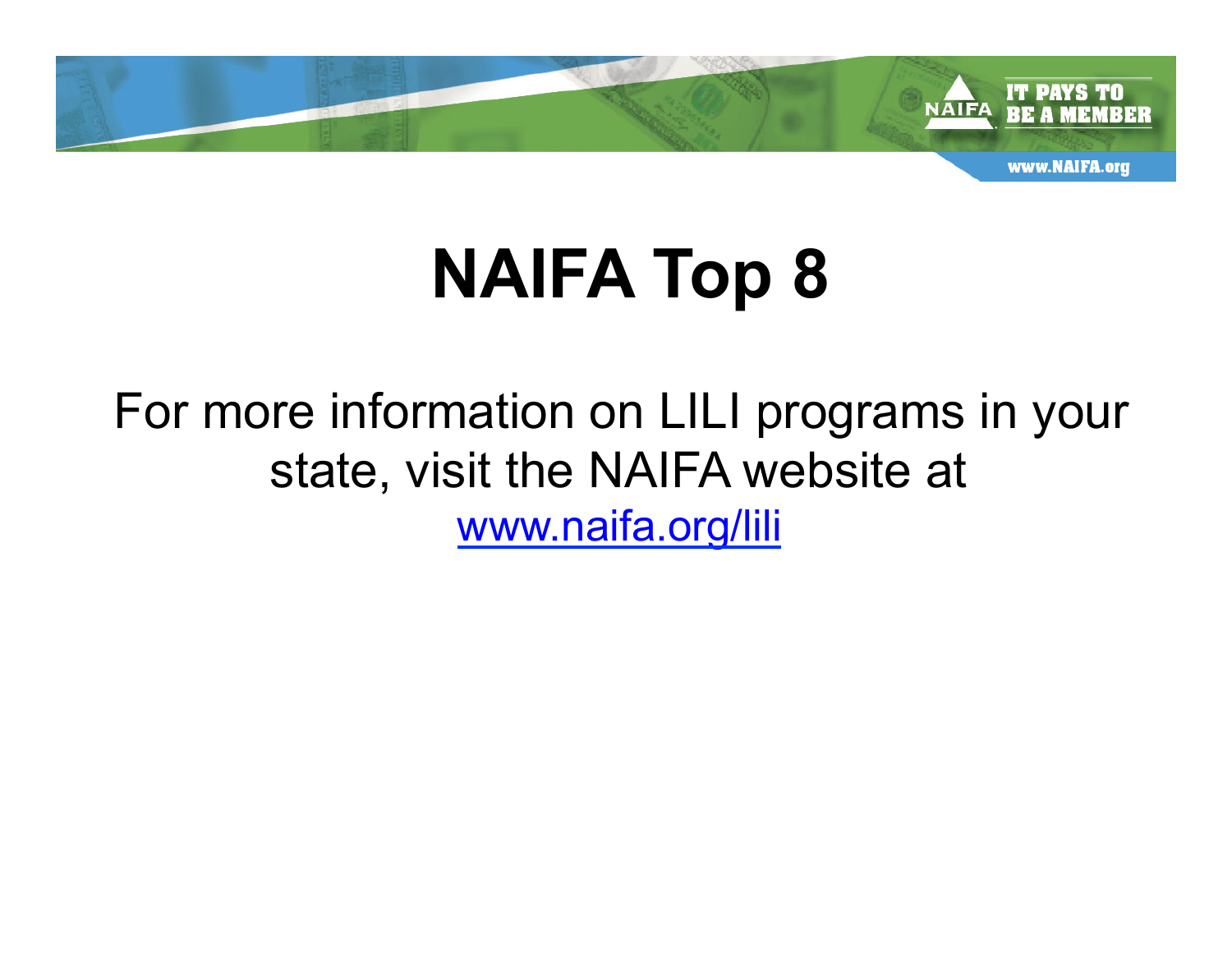

#### **NAIFA Virtual Library**

The NAIFA Virtual Library is the single most comprehensive, user-friendly online resource tool that supports an agent or advisor regardless of his/her practice specialty or career level.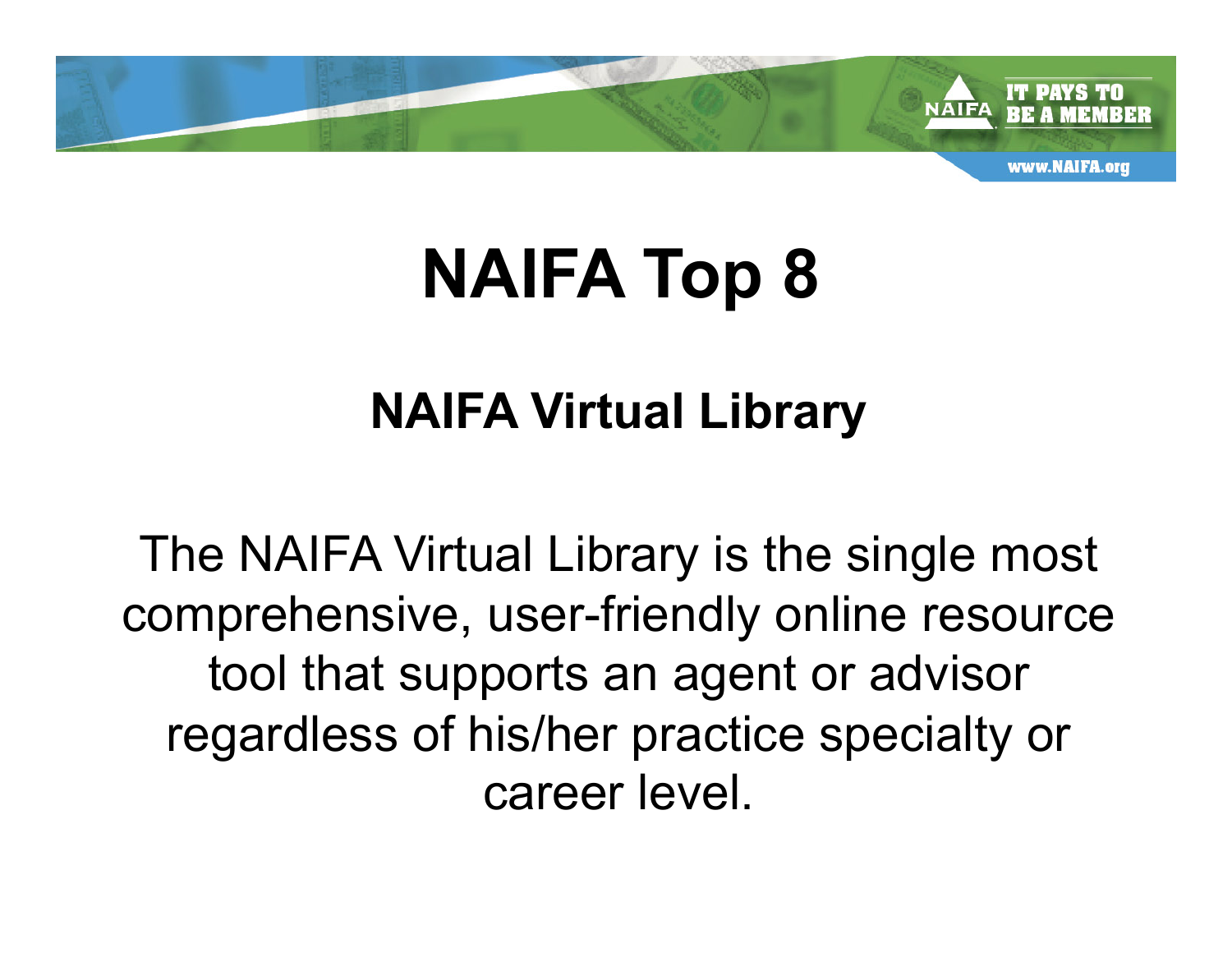

#### **NAIFA Virtual Library**

NAIFA members have **FREE** unlimited access to this online library that includes fact finders, specimen documents, concept pages, business tips, a target lead generator, a rate indicator and tax tables.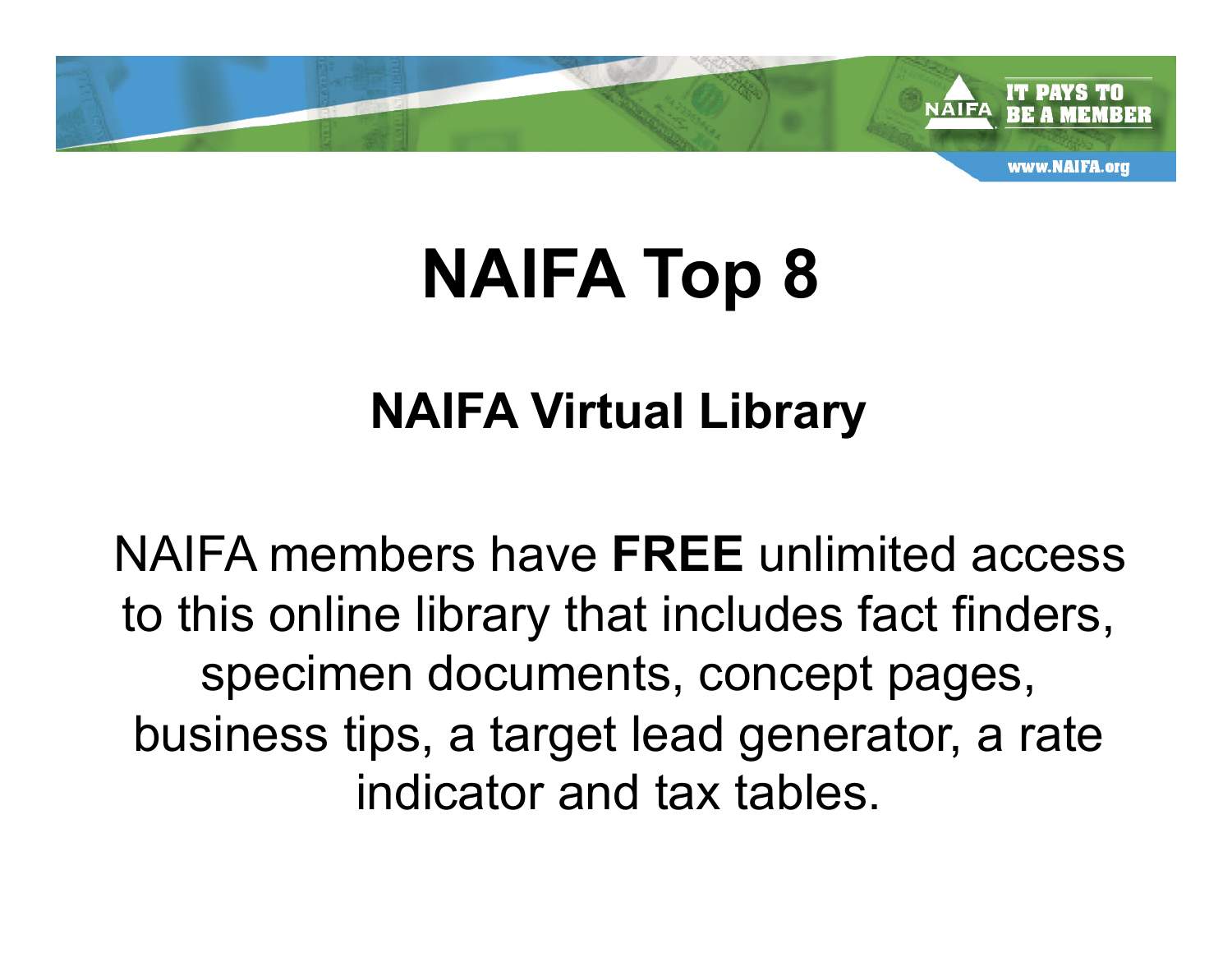

#### **NAIFA Virtual Library**

NAIFA members may choose to purchase the upgraded version which includes additional tools, such as calculators, for a discounted rate of \$19.95. Visit www.naifa.org/benefits/vsa/ for more information.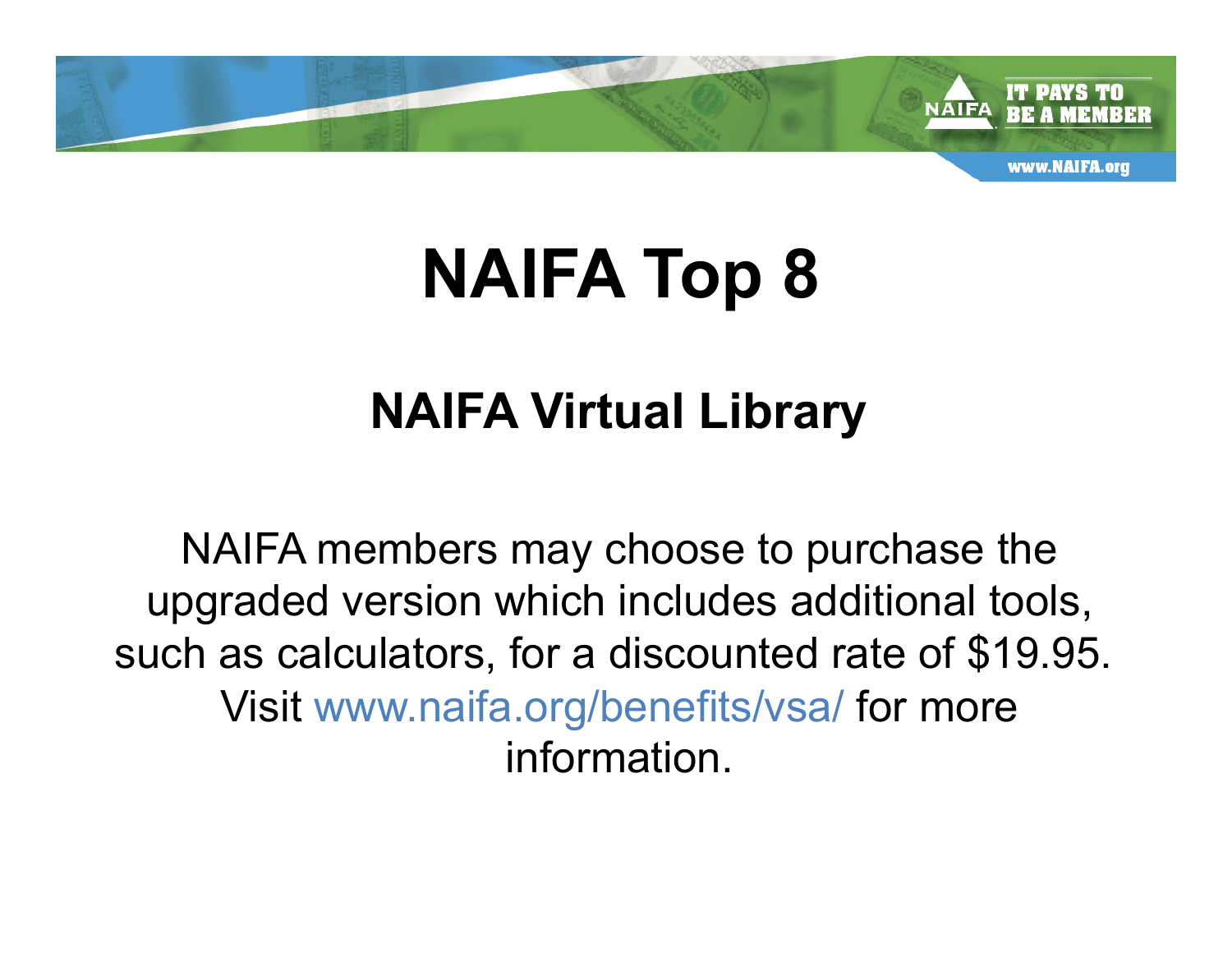

#### **E&O Coverage With CalSurance**

Errors and Omissions (E&O) coverage is a must. If you don't have a policy, you need to get one. And through the NAIFA Endorsed E&O Program with CalSurance, members have multiple coverage benefits and customizable coverage options from a top rated carrier. This program is available to individuals and agencies.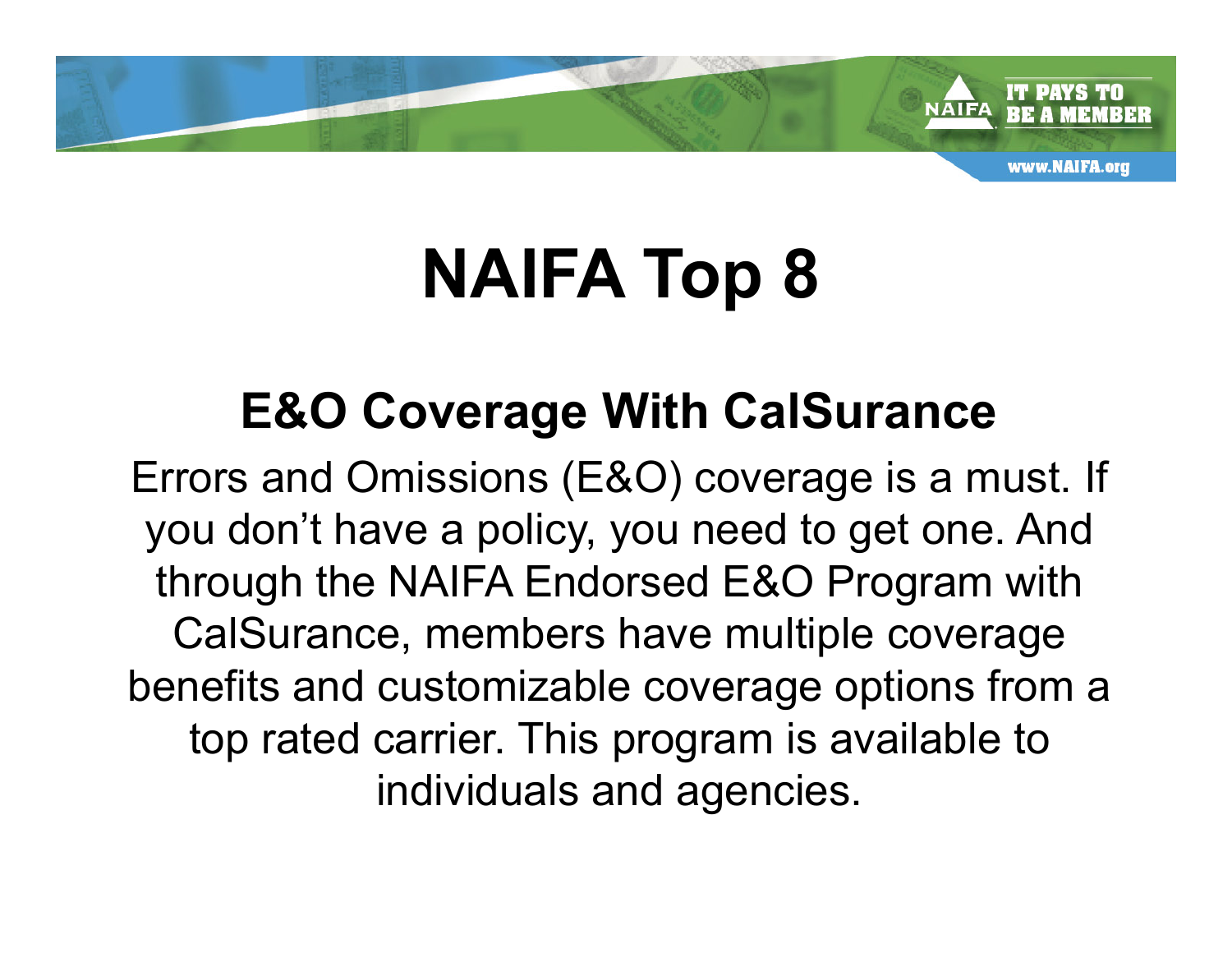

#### **NAIFA Endorsed E&O Coverage Benefits**

- $\triangleright$  Competitive Rates
- Ø Individually Underwritten Policies
- Ø Prior Acts Coverage & Optional Extended Reporting Period
- Ø Multiple Limit & Deductible Options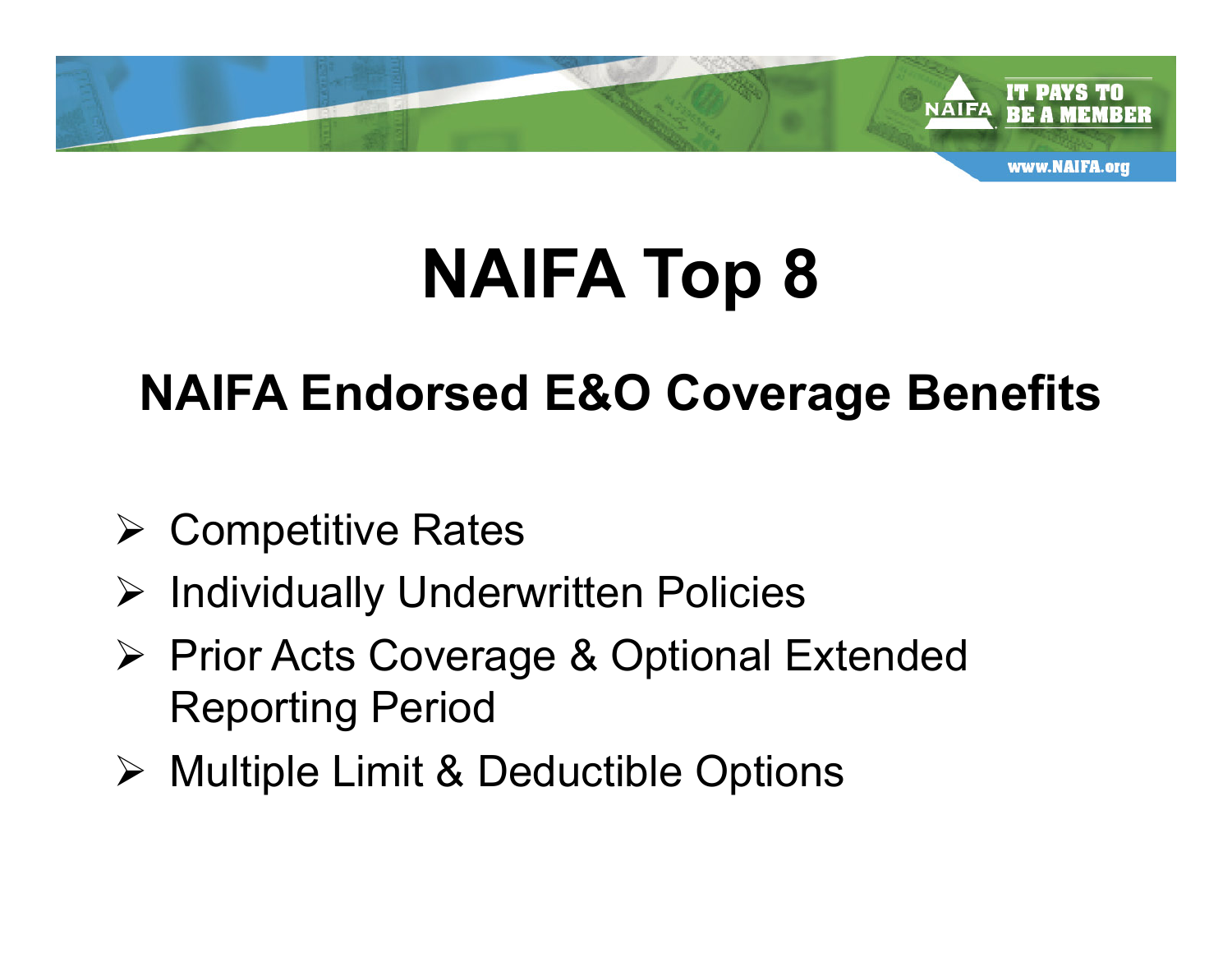

#### **Professional Services Covered**

- $\triangleright$  Life Insurance, Including Variable Life Insurance Products
- Ø Annuities, Including Variable Annuity Products
- $\triangleright$  Accident & Health Insurance, Including Long Term Care and Disability Insurance
- $\triangleright$  Optional Endorsements for Financial Products, Mutual Funds, Property & Casualty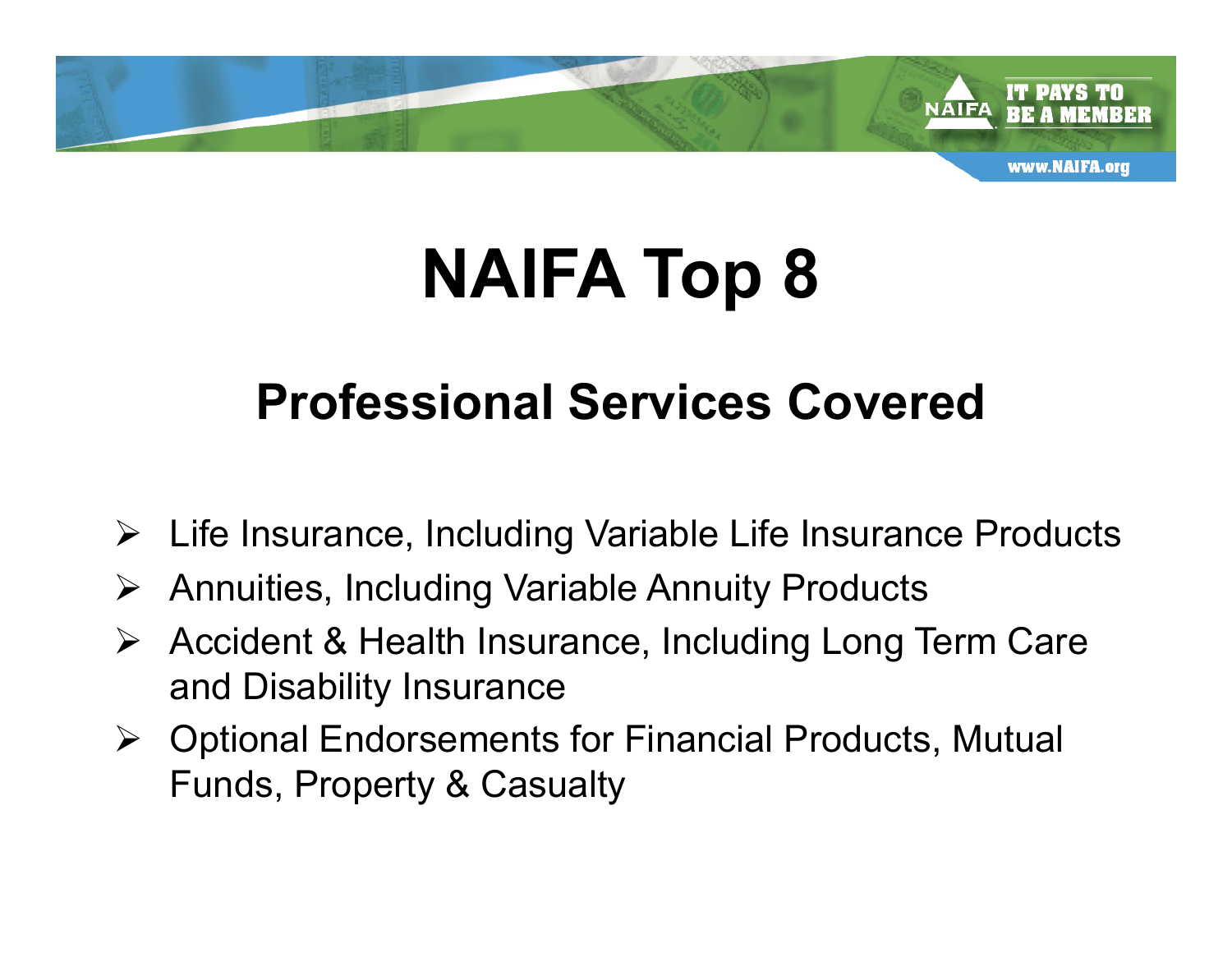

#### **E&O Coverage with CalSurance**

NAIFA Members may also save 10% on their annual premium for the next three years upon completion of the online risk management/loss control seminar. This seminar is located on the NAIFA website on the following URL:

www.naifa.org/benefits/prof\_programs/online.cfm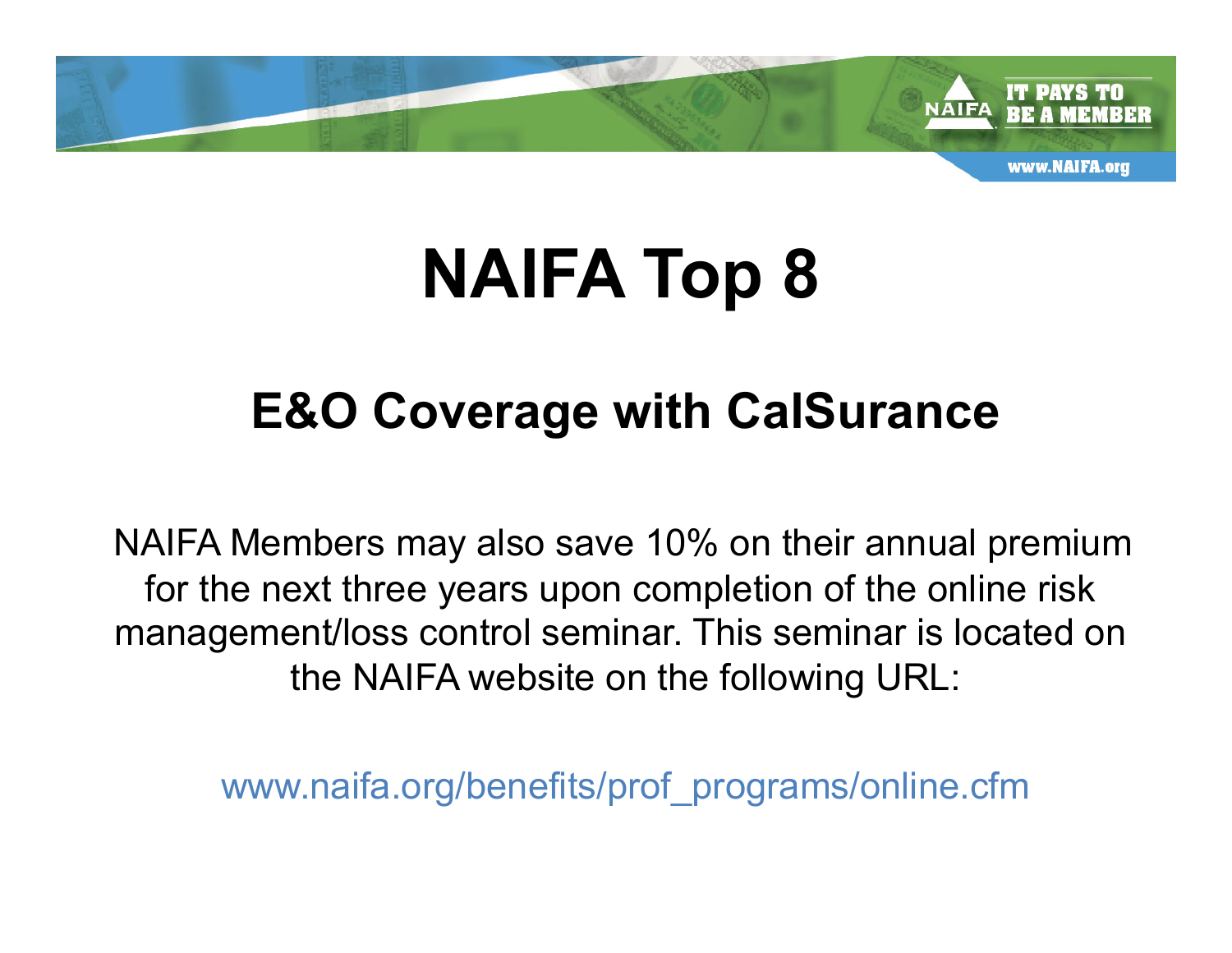

"*I know we have a lot of individuals in our local association that use the E&O coverage because they are independents and that*'*s important because it is one of those things that you can go out and get on your own, and know that it is a quality product with a quality company. I had a friend of mine who came out of the home office and joined NAIFA specifically because of the E&O.*"

> *-* Kevin Bell, CLU, ChFC, JD NAIFA Member, Indiana